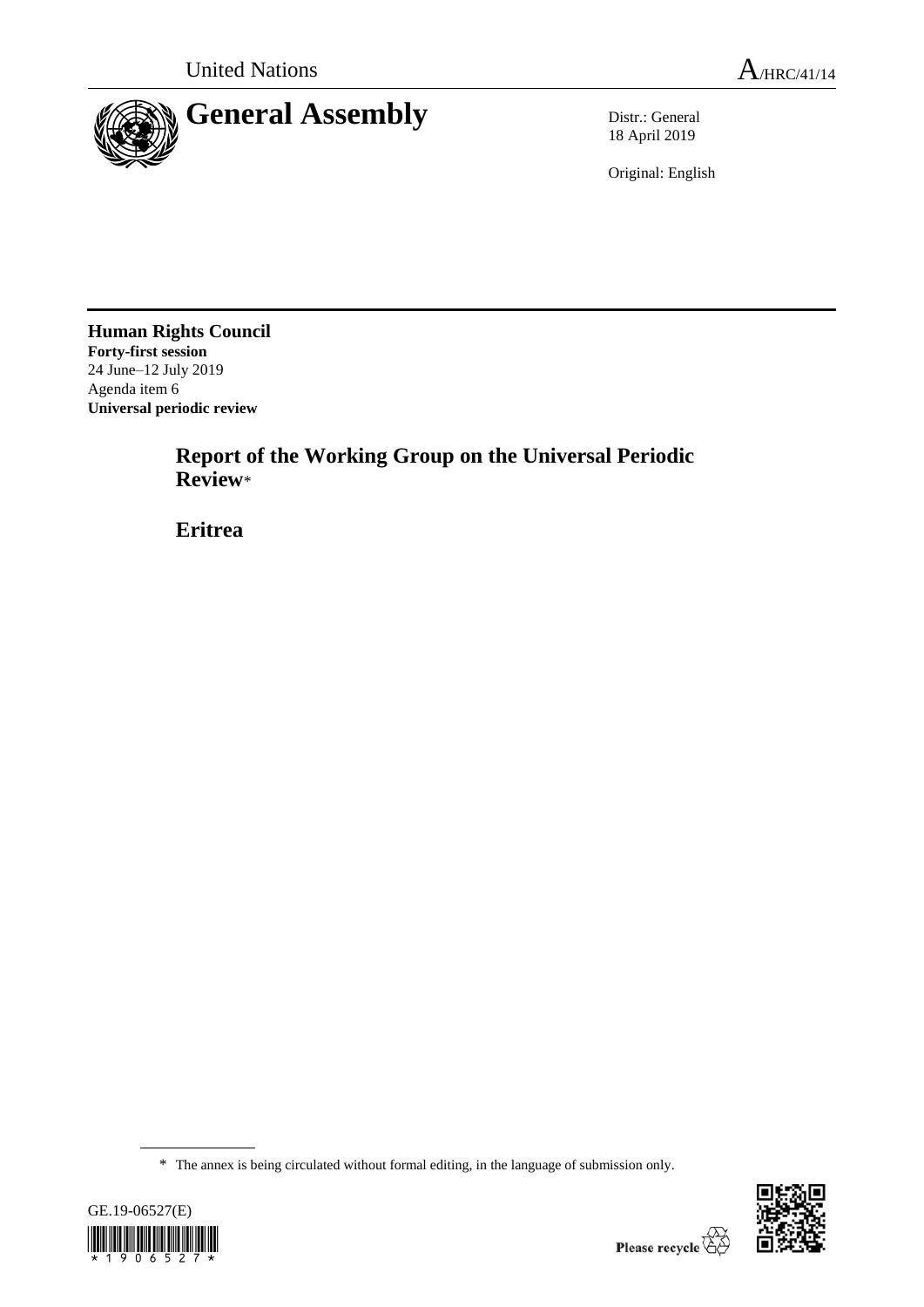## **Introduction**

1. The Working Group on the Universal Periodic Review, established in accordance with Human Rights Council resolution 5/1, held its thirty-second session from 21 January to 1 February 2019. The review of Eritrea was held at the 12th meeting, on 28 January 2019. The delegation of Eritrea was headed by Ambassador, Tesfamichael Gerhatu. At its 17th meeting, held on 31 January 2019, the Working Group adopted the report on Eritrea.

2. On 15 January 2019, the Human Rights Council selected the following group of rapporteurs (troika) to facilitate the review of Eritrea: Bahamas, Bangladesh and Rwanda.

3. In accordance with paragraph 15 of the annex to Human Rights Council resolution 5/1 and paragraph 5 of the annex to Council resolution 16/21, the following documents were issued for the review of Eritrea:

(a) A national report submitted/written presentation made in accordance with paragraph 15 (a) (A/HRC/WG.6/32/ERI/1);

(b) A compilation prepared by the Office of the United Nations High Commissioner for Human Rights (OHCHR) in accordance with paragraph 15 (b) (A/HRC/WG.6/32/ERI/2);

(c) A summary prepared by OHCHR in accordance with paragraph 15 (c) (A/HRC/WG.6/32/ERI/3).

4. A list of questions prepared in advance by Angola, Belgium, Germany, Portugal on behalf of the Group of Friends on national implementation, reporting and follow-up, Slovenia, Spain, Sweden, Switzerland, the United Kingdom of Great Britain and Northern Ireland and the United States of America was transmitted to Eritrea through the troika. These questions are available on the website of the universal periodic review.

## **I. Summary of the proceedings of the review process**

#### **A. Presentation by the State under review**

5. The delegation stated that Eritrea had emanated from a liberation struggle for human and people's rights, and the dignity of every citizen was central to nation-building. Unfortunately, in the past two decades the regional tension, exacerbated by external existential threats, had had a detrimental effect on the efforts of the country to ensure a dignified life for every Eritrean.

6. The transitional codes and the 178 proclamations and 125 legal notices, as well as six regional governance structures and the elected regional and local assemblies, continued to serve as an important basis for exercising basic rights and participating in public affairs.

7. Eritrea had worked to maximize the implementation of recommendations from the previous review cycle. Unfortunately, those efforts had been overshadowed by the mandates of the Commission of Inquiry and the Special Rapporteur on the situation of human rights in Eritrea, which served ulterior political motives with no dividend for the protection of human rights and negated the ideals of the universal periodic review mechanism. Those mandates had lost their credibility.

8. The universal periodic review intersectoral National Coordinating Body had mainstreamed the recommendations and coordinated and monitored their implementation through the Framework for Action (2015–2018). Eighty recommendations out of the 92 supported recommendations had been fully implemented and the remaining 12 recommendations had been partially implemented. More would be done in the future through a new national development plan.

9. The National Indicative Development Plan, 2014–2018, had focused on accelerating socioeconomic progress and eradicating poverty. Significant investment had been made in advancing socioeconomic progress and bridging the development gap by focusing on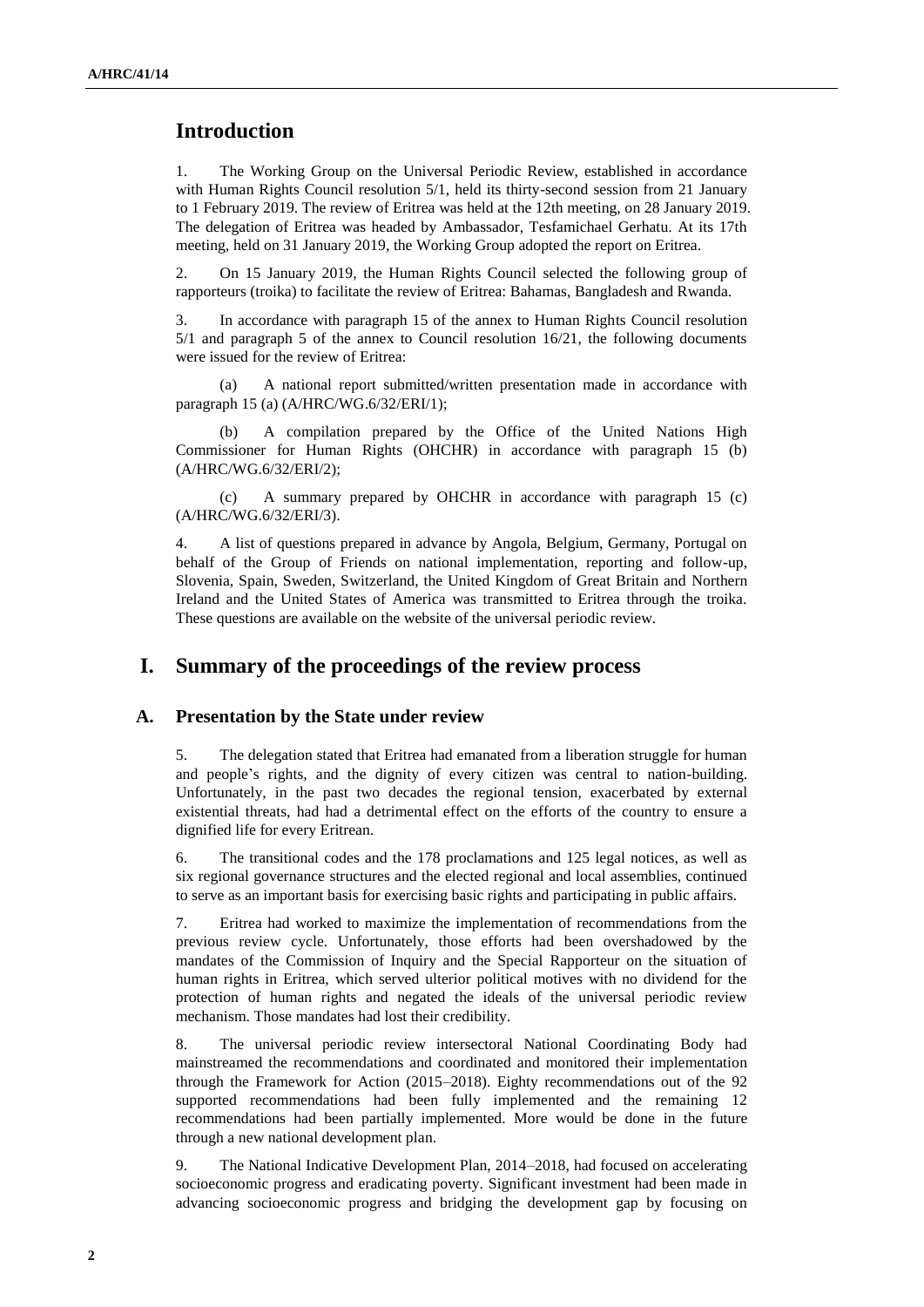vulnerable groups and areas, including women, children, persons with disabilities and rural communities. Efforts had also been directed towards housing, utilities, transportation and communication in order to improve the standard of living.

10. Cultural rights were enshrined in all national laws, the National Charter, the Macro Policy and all other legal and institutional instruments and practices. The United Nations Educational, Scientific and Cultural Organization (UNESCO) has recognized the city of Asmara as a world cultural heritage site for its futurist and modernist architecture.

11. Food security efforts in Eritrea had transcended linear targets of adequate cereal production commensurate with annual national demand. The irrigation system had expanded and farmers were empowered to increase household and national food security.

12. Eritrea had achieved all the health-related Millennium Development Goals and remained committed to the Sustainable Development Goals. Outreach programmes and various campaigns, including on vaccination, had been effective, and infant mortality and maternal mortality rates had decreased.

13. Education was free from kindergarten to tertiary levels. The Ministry of Education had continued its focus on and substantial investment in improving access to and quality of education, with special emphasis on rural communities and girls.

14. Advancements had been made in the empowerment of women and girls, and in combating discriminatory cultural norms and harmful traditional practices. Grass-roots movements had become effective instruments in eradicating harmful traditional practices, such as female genital mutilation and early marriage. However, the need for greater coordination and capacity-building to strengthen monitoring activities, as well as the collection and management of pertinent data, remained a challenge.

15. Reproductive health committees had been established as a pilot project in five junior and senior secondary schools in each region, and awareness-raising campaigns had been conducted for students on issues relating to gender, reproductive health and sexually transmitted diseases.

16. Yearly action plans had been developed and focused on the protection of vulnerable children. Child well-being committees, established at subregional level, had empowered communities and families across the nation.

17. The Ministry of Labour and Human Welfare had implemented policies aimed at ensuring that no person under the age of 18 years was engaged in an occupation that jeopardized his or her physical, mental, spiritual, moral or social development. The Government continued to strengthen monitoring and inspection of the prevalence of child labour in workplaces.

18. Efforts to combat and eradicate trafficking in persons had intensified, including at the regional level through the African Union-Horn of Africa initiative on human trafficking and smuggling of migrants. Many people had continued to fall victim to criminal networks of human traffickers. Eritrea had for years called for an independent international body to investigate and bring those responsible to justice.

19. A workshop held in in May 2015 to finalize a comprehensive national policy on persons with disabilities had culminated in an outcome document that charted the needed course of action. Community-based interventions to reintegrate persons with disabilities had been strengthened.

20. The Government had expanded access to justice, reviewed legal codes and consolidated the independence and integrity of the judiciary and the prosecution services. To promote the efficiency and synergy of the three-tier court system, as well as the military court and special court, digitization of the courts' activities was in progress through software development, electronic data storing and intranet networking. Personnel employed in the justice system had received on-the-job training.

21. In May 2015, the new Penal Code and Civil Code and their related Procedures had been published. They incorporated provisions from international human rights instruments. A nationwide public awareness campaign to introduce the new laws was ongoing.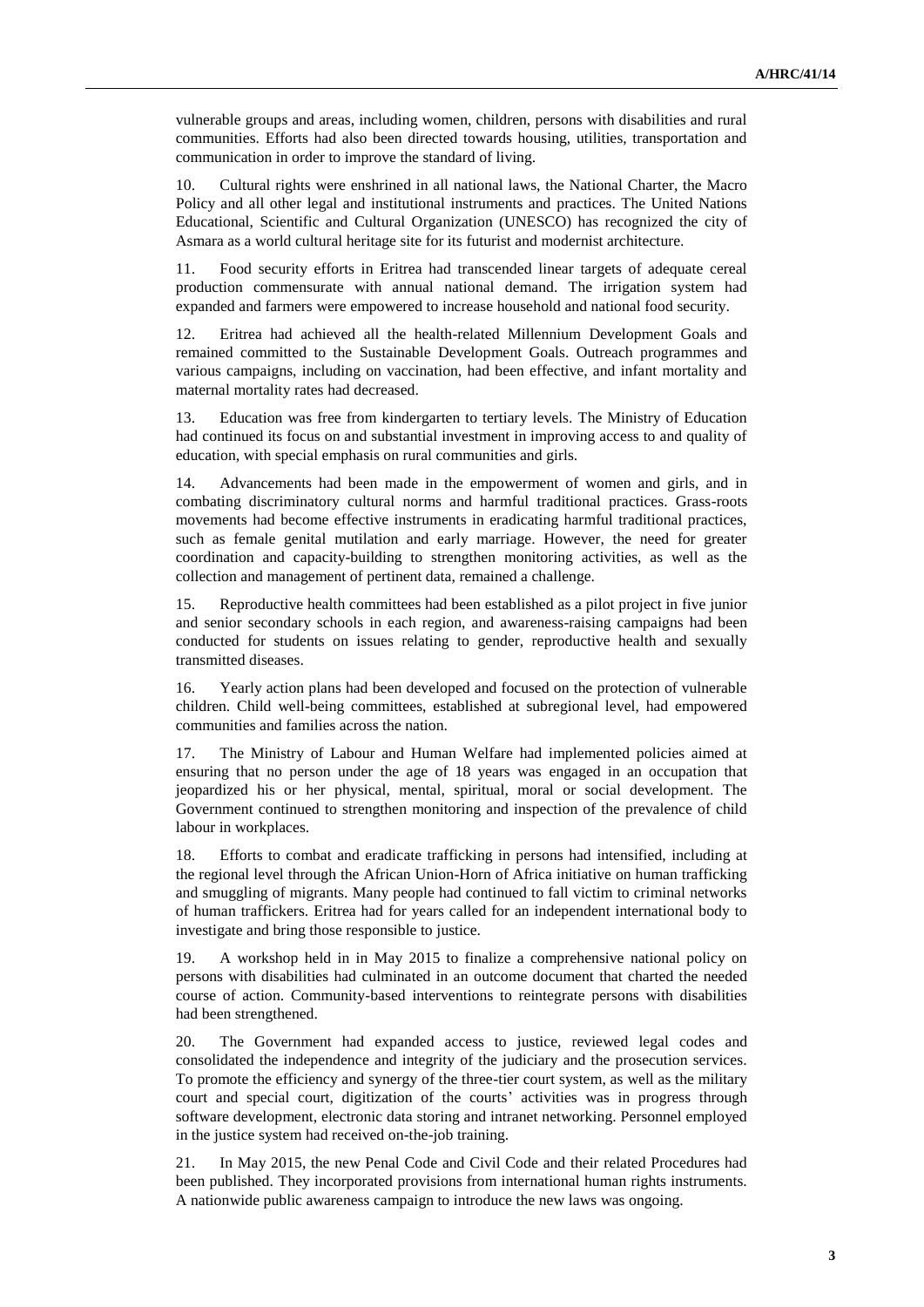22. Eritrea was a secular State. Freedom of thought, conscience and belief was guaranteed in law. People were not persecuted because of their beliefs, and the Government did not intervene in personal worship. Freedom of association was also protected by law and promoted in practice.

23. The Eritrea Correctional and Rehabilitation Service had worked to improve the conditions in all correctional facilities, guided by the Prisons Services Regulation. The United Nations Standard Minimum Rules for the Treatment of Prisoners (the Nelson Mandela Rules) were in the process of being translated into all Eritrean languages.

24. The Eritrean Police Force had instituted standards and rules to guide the actions and behaviour of the police and a number of human rights training sessions had been conducted.

25. In May 2016, Eritrea had signed an agreement with the United Nations country team to support the implementation of its human rights obligations, including the outcome of the universal periodic review. Eritrea was engaging with United Nations agencies, particularly with the United Nations Development Programme and the United Nations Children's Fund, on child rights and labour issues. OHCHR had conducted four technical missions to Eritrea. Eritrea had expanded its cooperation with the International Criminal Police Organization (INTERPOL) on the prevention of transnational crimes. Two training workshops on transnational crime had been held in Asmara by experts from the United Nations Office on Drugs and Crime in 2018.

26. In 2014, Eritrea had acceded to the Convention against Torture and Other Cruel, Inhuman or Degrading Treatment or Punishment, the Convention against Transnational Organized Crime and the Protocol to Prevent, Suppress and Punish Trafficking in Persons, Especially Women and Children, supplementing the United Nations Convention against Transnational Organized Crime. The Government was conducting an assessment with regard to accession to the International Convention on the Protection of the Rights of All Migrant Workers and Members of Their Families, the Convention on the Rights of Persons with Disabilities and the Protocol against the Smuggling of Migrants by Land, Sea and Air, supplementing the United Nations Convention against Transnational Organized Crime.

#### **B. Interactive dialogue and responses by the State under review**

27. During the interactive dialogue, 89 delegations made statements. Recommendations made during the dialogue are to be found in section II of the present report.

28. The Bolivarian Republic of Venezuela highlighted the strengthening of measures to improve people's standard of living in the areas of education, health and public services.

29. Yemen applauded Eritrea for the steps taken to attain peace and for the signing of peace agreements with neighbouring countries to enhance security and stability.

30. Zambia was concerned about the lack of juvenile justice system, with children being tried as adults and placed in prisons with adults.

31. Ethiopia welcomed the lifting of the sanctions imposed by the Security Council, which would contribute to the efforts to promote human rights.

32. Afghanistan expressed appreciation for the continued efforts made by Eritrea to alleviate poverty, improve the children's welfare system, promote quality education and strengthen food security.

33. Algeria noted the efforts by Eritrea to improve the standard of living, particularly in the areas of housing, public services and access to drinking water.

34. Angola welcomed efforts to attain peace, notably through the normalization of bilateral relations with neighbouring countries, which had led to the lifting of sanctions by the Security Council.

35. Argentina took positive note of the Joint Declaration of Peace and Friendship between Eritrea and Ethiopia, signed in July 2018, which constituted a step towards peace, security and development.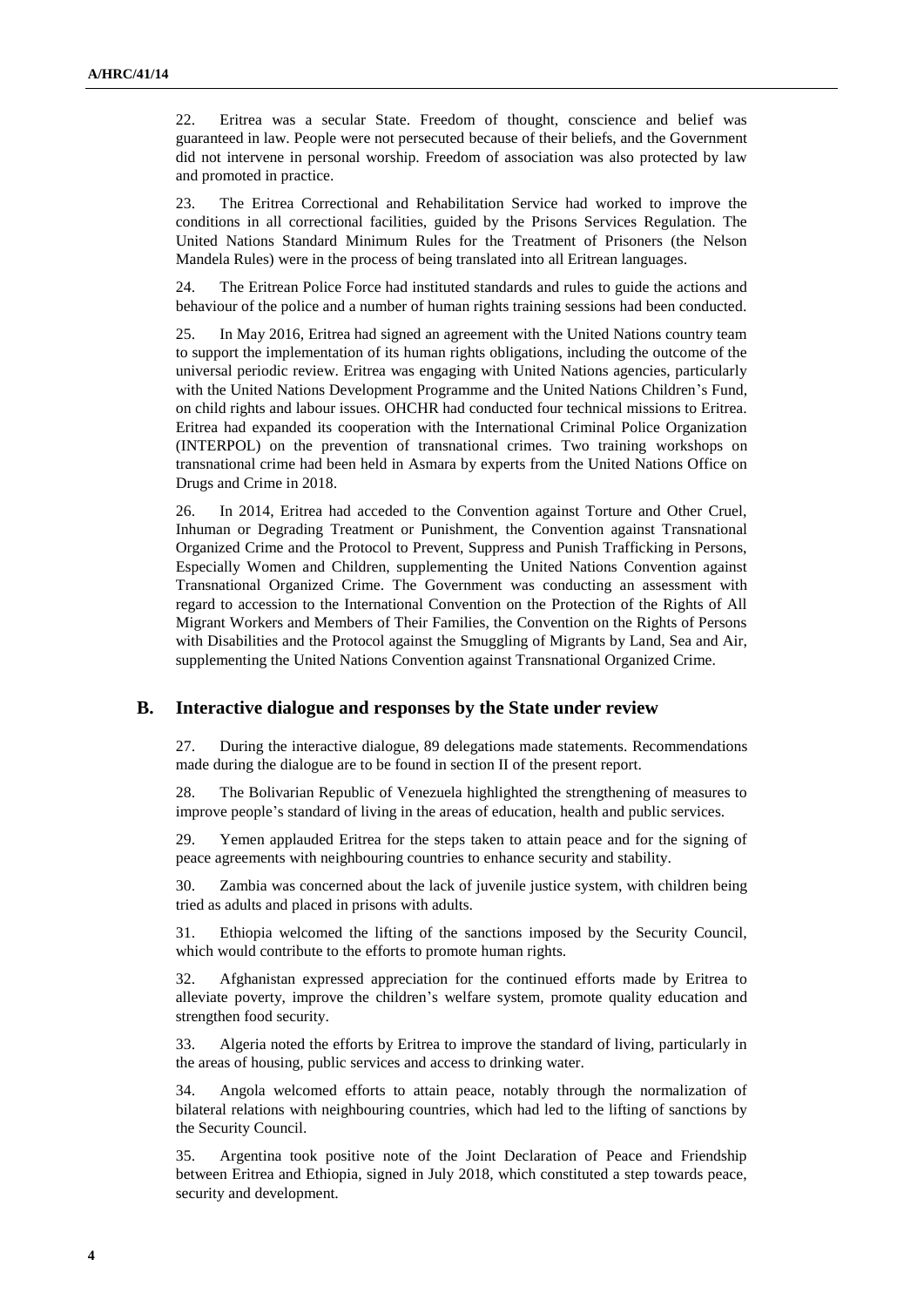36. Armenia encouraged Eritrea to grant the human rights mechanisms access to assess the human rights situation in the country in relation to torture and freedom of opinion.

37. Australia was concerned by reports of torture and arbitrary detention. It urged Eritrea to fulfil its obligations under international human rights instruments.

38. Austria was concerned about the continued prevalence of female genital mutilation and encouraged Eritrea to strengthen efforts to eliminate the practice.

39. Egypt noted that the political developments in Eritrea had contributed to its stability. It also noted the National Indicative Development Plan and efforts to ensure the independence of the judiciary and the rule of law.

40. Bangladesh identified areas that required attention in the promotion of human rights, including the indefinite period of national service and the provision of adequate housing for all.

41. Belgium stated that the membership of Eritrea of the Human Rights Council should be an incentive to strengthen its engagement with international human rights mechanisms.

42. Benin noted that since the previous review cycle, Eritrea had implemented programmes for the realization of economic, social and cultural rights.

43. Zimbabwe highlighted initiatives that Eritrea had launched to transform agricultural practices to ensure food security and reduce poverty. It also noted the eight-year compulsory basic education policy.

44. Botswana noted legislative and policy developments since the last review. It welcomed political developments, particularly peace initiatives with Ethiopia, Somalia and Djibouti.

45. Bulgaria encouraged Eritrea to take steps for the effective implementation of the 1997 Constitution. It noted that the Government had worked to ensure food security, health care and social services.

46. Burundi welcomed the efforts made by Eritrea to ensure equal access to health care and to improve the quality of health-care services.

47. Canada was troubled by the restrictions imposed on the exercise of fundamental rights, including the rights to freedom of expression and of religion.

48. Chile commended Eritrea for having signed the Joint Declaration on Comprehensive Cooperation between Ethiopia, Eritrea and Somalia in 2018 and for its sustained cooperation with OHCHR.

49. China expressed its appreciation to Eritrea for the progress made in the promotion and protection of human rights. It appealed to the international community to provide constructive assistance to Eritrea.

50. Costa Rica was troubled by the increasingly high number of women, girls and unaccompanied children that had fled Eritrea to avoid national service.

51. Croatia expressed the hope that the new atmosphere of peace and stability would bring an end to indefinite military service. It commended Eritrea for efforts in the areas of education and gender equality, among others.

52. Cuba welcomed initiatives to improve the quality of and access to various services, as well as infrastructure in order to reduce poverty.

53. Czechia expressed regret that Eritrea had supported only one of the five recommendations made by Czechia during the previous review cycle. It appreciated the improvements achieved in areas such as education and health care.

54. The Democratic People's Republic of Korea noted a number of legislative measures, the National Gender Action Plan and the fight against human trafficking, despite many challenges.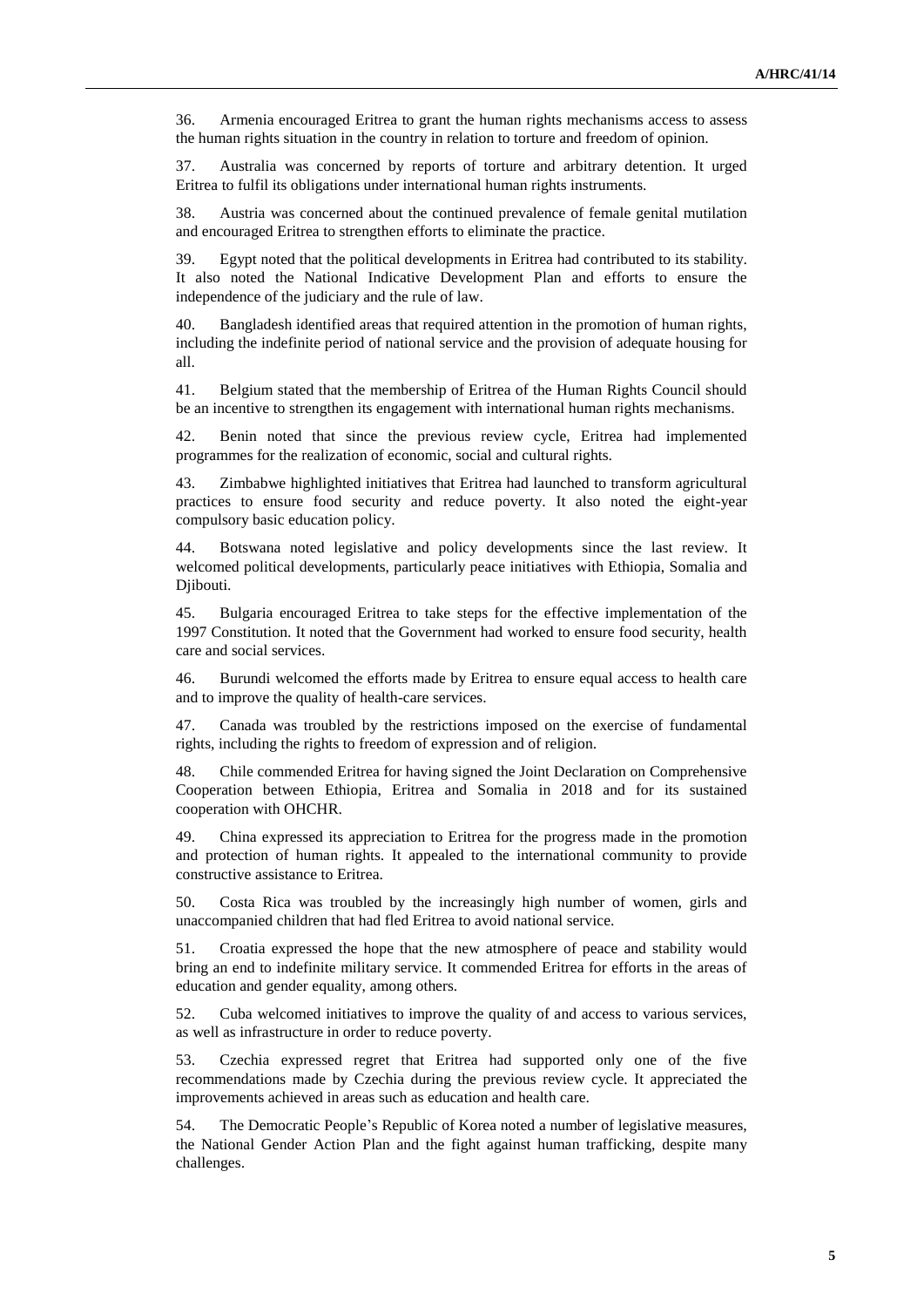55. Denmark stated that the Convention against Torture Initiative was ready to assist Eritrea in combating torture. The protection of women was crucial for socioeconomically sustainable societies.

56. Bahrain welcomed initiatives to combat poverty and child malnutrition for children under 5 years of age and other efforts in the health sector.

57. The delegation of Eritrea stated that Eritrea was committed to building trust and cooperation, with implications for regional peace, security and development. National development was premised on encompassing macroeconomic stability, the comprehensive reorganization of government institutions and the consolidation of the political process of nation-building.

58. The national charter was the political map that drove the strategies, policies and structure of nation-building and continued to set the principles and guidance for the State governance system. In 2015, the process of drafting a new constitution had commenced and was ongoing.

59. The death penalty was an applicable sentence for serious criminal offences. It was not applicable to convicted persons who were under the age of 18 years when the offences had been committed or to women nurturing children. The President had the power to commute the death penalty to rigorous imprisonment. For many years, there had been a de facto moratorium on the death penalty.

60. The allegation that political prisoners or prisoners of conscience were detained because they had called for reform, democratic elections and greater respect for human rights was factually unfounded. Those cases related to national security.

61. The right to express and disseminate opinions must be exercised within the law and in full respect for others. It could therefore be restricted out of respect for the rights and reputation of others, and for the protection of national security, public order, public health and morals.

62. Eritrea had a rich history of religious tolerance, coexistence and harmony in a turbulent region. The Government had an obligation to ensure that the centuries old religious tolerance and harmony was not disturbed by externally induced and new trends of Islamic or Christian fundamentalism. Jehovah's Witnesses had forfeited their legal status when they had refused to recognize the Government after liberation and opposed the referendum of April 1993 that had determined the independence of the nation after 30 years of struggle for national liberation. The public media had been strengthening to cultivate progressive thinking, transformational culture and reliable information, which were instrumental in a knowledgeable society. Radio programmes were available in all Eritrean languages and television programmes broadcast in several languages. Print media were also emerging as an important dimension of that development.

63. Estonia was concerned by the lack of independence of the judiciary, the lack of clarity of the status of the Constitution, the indefinite national service and restrictions on freedom of expression.

64. The Plurinational State of Bolivia welcomed community-based interventions on structures, which were essential for the implementation of the recommendations that Eritrea had receive during the second cycle.

65. France noted the efforts made in the areas of education and health, but was concerned by the lack of respect for civil and political rights.

66. Georgia encouraged Eritrea to take further steps in the implementation of recommendations. While noting efforts to ensure gender equality, it urged to Eritrea to align relevant legislation with the Convention on the Elimination of All Forms of Discrimination against Women.

67. Germany welcomed the opening of the border with Ethiopia. It remained concerned about the human rights situation, in particular of people in detention.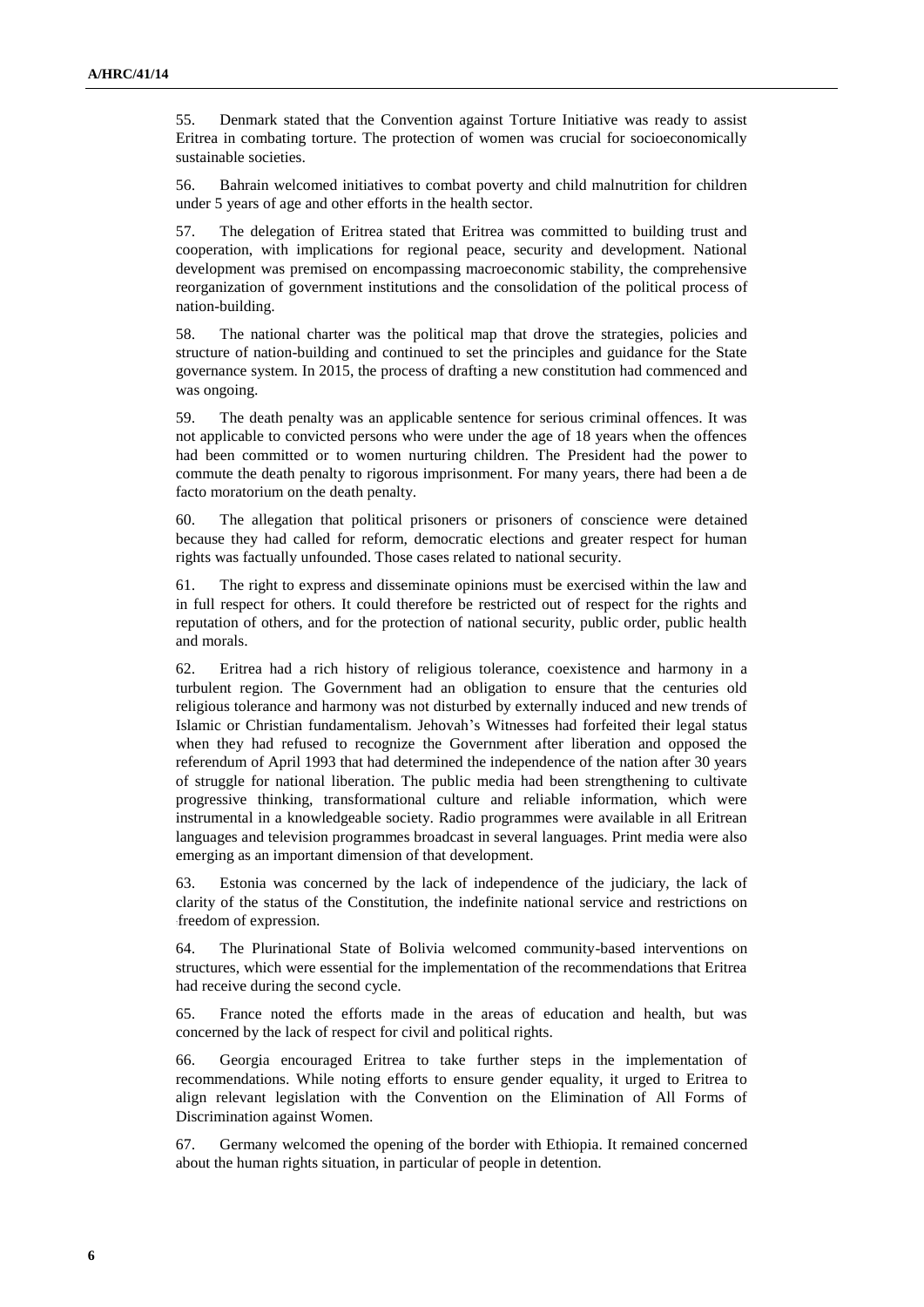68. Greece noted the positive steps taken since the previous review cycle and expressed the hope that the Joint Declaration of Peace and Friendship between Eritrea and Ethiopia would enhance human rights protection.

69. Haiti congratulated Eritrea for having been elected to the Human Rights Council. It hoped that the closer relationship with Ethiopia would enhance human rights in Eritrea.

70. Honduras congratulated Eritrea for efforts to reduce poverty and for the voluntary pledges made by Eritrea.

71. Iceland hoped that the peace agreement with Ethiopia would have a positive impact on the human rights situation.

72. Hungary expressed the hope that the establishment of peace would allow Eritrea to move forward on human rights. The implementation of human rights treaties could transform the country.

73. India expressed appreciation for the steps taken to enhance quality of life, and the decline in HIV/AIDS cases. It welcomed the policies in the area of education.

74. Indonesia welcomed the Joint Declaration on Comprehensive Cooperation between Ethiopia, Eritrea and Somalia. It commended the accession of Eritrea to the Convention against Torture.

75. The Islamic Republic of Iran expressed appreciation for the initiatives taken to reduce poverty, improve the standard of living, promote children's rights and prevent human trafficking.

76. Iraq expressed the hope that the peace declaration signed by Eritrea, Somalia and Ethiopia would allow regional peace and development.

77. Ireland noted the efforts to advance human rights since the previous review cycle. It also noted the peace agreement with Ethiopia and the renewed engagement with the international community.

78. Italy welcomed the measures to promote the right to education and to combat harmful practices.

79. Japan welcomed the accession of Eritrea to the Convention against Torture and expected compliance to lead to concrete improvements in protecting human rights.

80. Kenya noted the Joint Declaration of Peace and Friendship with Ethiopia and the Joint Declaration on Comprehensive Cooperation between Ethiopia, Eritrea and Somalia.

81. Kuwait noted the steps taken by Eritrea in attaining peace with Ethiopia and their positive impact on peace and security in the region.

82. Latvia expressed regret that Eritrea had not provided access to the Special Rapporteur on the situation of human rights in Eritrea to conduct country visits and had denied requests for country visits by other special procedures mandate holders.

83. Libya noted the incorporation of human rights into the socioeconomic and political efforts of Eritrea, especially the signing in July 2018 of the Joint Declaration of Peace and Friendship between Eritrea and Ethiopia.

84. Liechtenstein welcomed the fact that the Joint Declaration of Peace and Friendship between Eritrea and Ethiopia had revitalized peace, security and development in the region.

85. Luxembourg noted the progress made in promoting education and health and combating female genital mutilation, but remained concerned by the continuing detention of prisoners of conscience and journalists.

86. Madagascar acknowledged advancements made in promoting human rights, notably the efforts to combat female genital mutilation and early marriage and the adoption of the National Gender Action Plan (2015–2019).

87. Maldives commended efforts to improve the standard of living, notably ongoing steps to eliminate poverty, combat malnutrition among children under 5 years of age and promote education.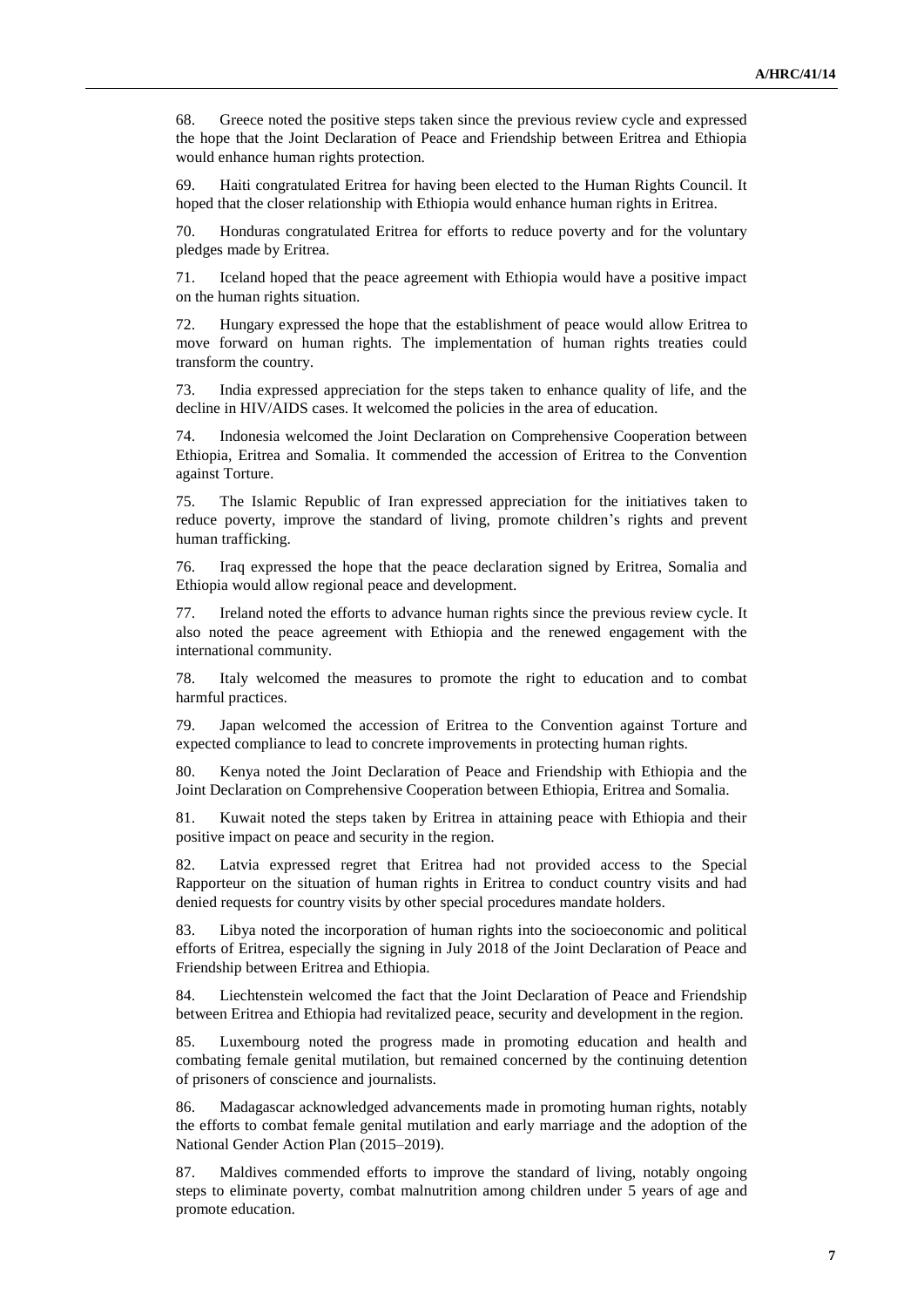88. Mali welcomed the signing of the peace and cooperation declarations between Eritrea and Ethiopia and between Eritrea and Somalia, as well as the Joint Declaration on Comprehensive Cooperation between Eritrea, Ethiopia and Somalia.

89. Mexico acknowledged the progress made since the previous review cycle, in particular the increased school attendance rates for girls.

Montenegro urged the Government to investigate cases of violence against women, particularly during their national service, and to eliminate all forms of violence against returning migrant children.

91. Mozambique expressed appreciation for the Joint Declaration of Peace and Friendship between Eritrea and Ethiopia and the Eritrea and Somalia Peace and Cooperation Agreement.

92. Myanmar congratulated Eritrea on the presentation of its national report and on its implementation of the recommendations from the previous review cycle.

93. The delegation of Eritrea stated that national service must be put into context. Following a long liberation struggle, Eritrea had had to cope with threats to its sovereignty and territorial integrity. Consequently, national service had been extended beyond 18 months. However, the assertion that there was indefinite national service was out of context and unacceptable, as was the claim that national service constituted forced labour. Forced labour was a criminal offence, while national service was part of the overall system of bringing up a new generation, alongside the national education system and the annual summer work programme for students, which was important as an introduction to community service.

94. Over the last 20 years, continuous demobilization had been taking place. A new remuneration system had been introduced, which had substantially increased the salary of the civil service, and the latest recruits for national service had already been integrated into the system and that process would continue.

95. Eritreans returning from abroad were not imprisoned and efforts were made to facilitate their voluntary return.

96. There were grass-roots movements in many subregions of Eritrea that had declared zero tolerance of female genital mutilation and cutting and early marriage.

97. A framework for the period 2019–2021 in relation to the membership of Eritrea of the Human Rights Council had been drafted and would be implemented seriously. It covered the mainstreaming of human rights into national development, as well as engagement and international cooperation on human rights issues. Eritrea would work in collaboration with other members to maintain the effectiveness and credibility of the Council.

98. The Netherlands remained concerned about issues including national service and the punitive measures that Eritreans faced upon their return after having left the country illegally.

99. Nigeria expressed appreciation for the commitment of Eritrea to upholding human rights and welcomed its initiatives to eliminate poverty and combat malnutrition, which would further enhance socioeconomic well-being.

100. Norway recognized some positive steps taken by Eritrea, in particular with regard to women's rights, but remained gravely concerned about the overall human rights situation.

101. Oman stated that the national report highlighted the country's interest in protecting human rights and noted the integrated strategy for the social sector and the efforts to bring about peace in the Horn of Africa.

102. Pakistan expressed appreciation for the efforts made with respect to education, health, political participation, improvement of the justice system and food security. It welcomed the peace process with Ethiopia.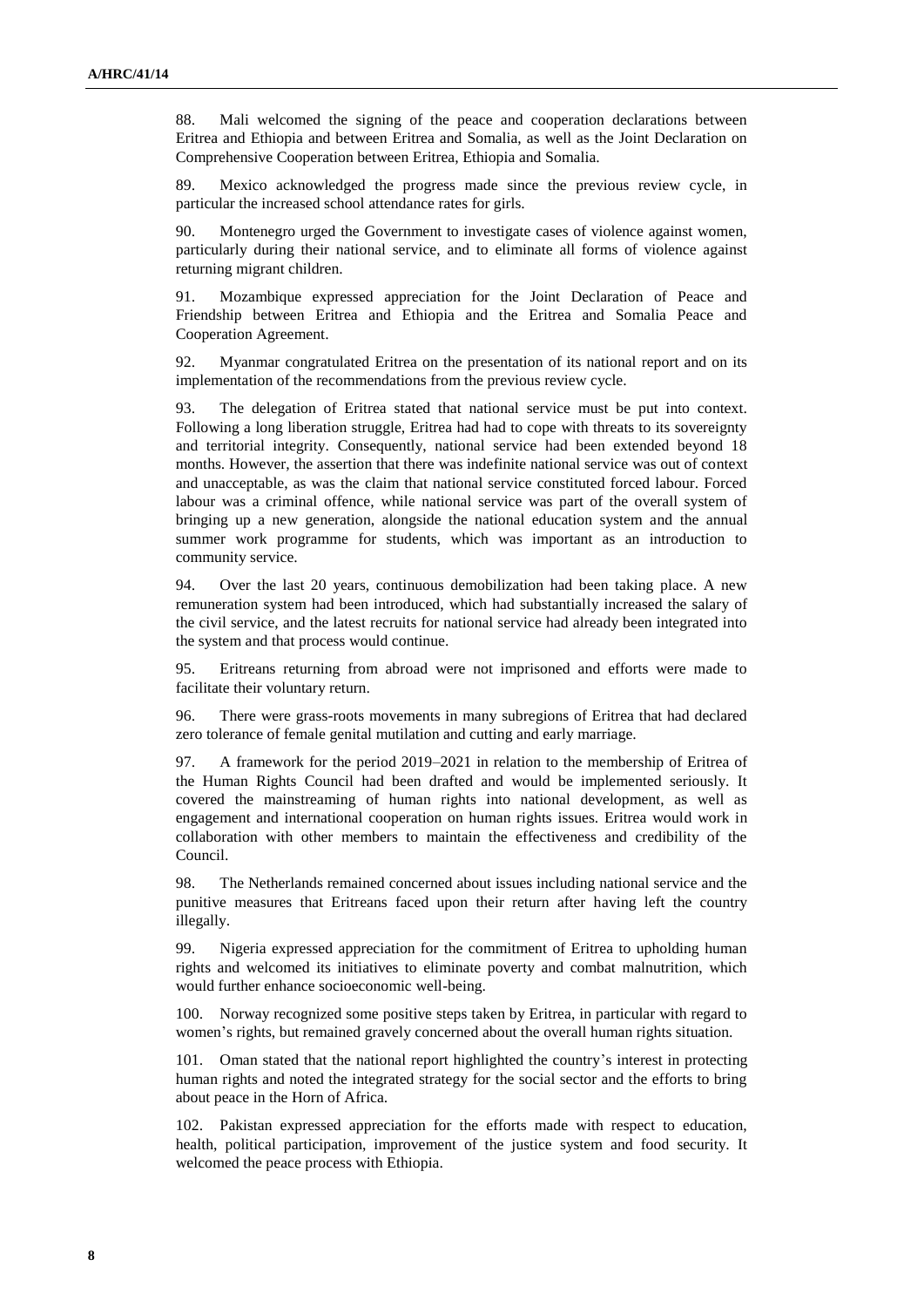103. The Philippines acknowledged the efforts made to raise awareness and advance the protection of women and girls from female genital mutilation and women and children from underage marriage and human trafficking.

104. Portugal expressed hope that the peace agreement with Ethiopia placed human rights at the centre, thereby guaranteeing peace and security.

105. The Republic of Korea remained concerned about reports of human rights violations related to indefinite conscription into the military and the recurring censorship of media.

The Russian Federation called on Eritrea to continue to actively work to improve the conditions in the penitentiary system and to revise the legislation on freedom of religion.

107. Rwanda welcomed the recent regional developments, which would positively contribute to the promotion and protection of human rights in Eritrea.

108. Saudi Arabia commended Eritrea for the important steps taken in the field of care and support for persons with disabilities.

109. Senegal welcomed the Joint Declaration of Peace and Friendship between Eritrea and Ethiopia, which had inaugurated a new dynamic of peace, security and development in the Horn of Africa.

110. Serbia commended Eritrea for the efforts made to improve standards of living in the areas of housing, utilities, transportation and communications.

111. Seychelles noted the finalization of the National Policy on Children, the commitment to providing universal primary education and the contribution to the peace process in the Horn of Africa.

112. Singapore acknowledged the efforts made by Eritrea to enhance access to and quality of education and improve the public health system.

113. Slovakia encouraged Eritrea to develop a strategy for the implementation of the National Policy on Children. It expressed concern about indefinite national service.

114. Slovenia was concerned by reports on the prevalence of torture, deplorable conditions in detention centres and restrictions placed on human rights defenders and civil society organizations.

115. South Africa welcomed the 2018 Joint Declaration of Peace and Friendship between Eritrea and Ethiopia and was encouraged by efforts to promote the well-being of children.

116. Spain congratulated Eritrea on its accession to several human rights instruments, its efforts to abolish female genital mutilation and its engagement with the international community.

117. The Sudan commended Eritrea for the peace agreement with Ethiopia as well as the implementation of development plans, programmes and projects.

118. Sweden acknowledged the advancements made on women's rights and the rights of persons with disabilities. It called for urgent reforms regarding the rule of law and freedom of expression.

119. Switzerland acknowledged the efforts of Eritrea to promote access to education and health services.

120. The Syrian Arab Republic welcomed the efforts made in formulating national strategies and policies in the area of human rights.

121. Togo commended Eritrea for having adopted several programmes, including the comprehensive rural development programme, the coastal development programme and the comprehensive social strategy.

122. Tunisia welcomed legislation and strategies implemented by Eritrea in accordance with recommendations from the previous review cycle, particularly in relation to reducing poverty, promoting women's rights, protecting children and combating human trafficking.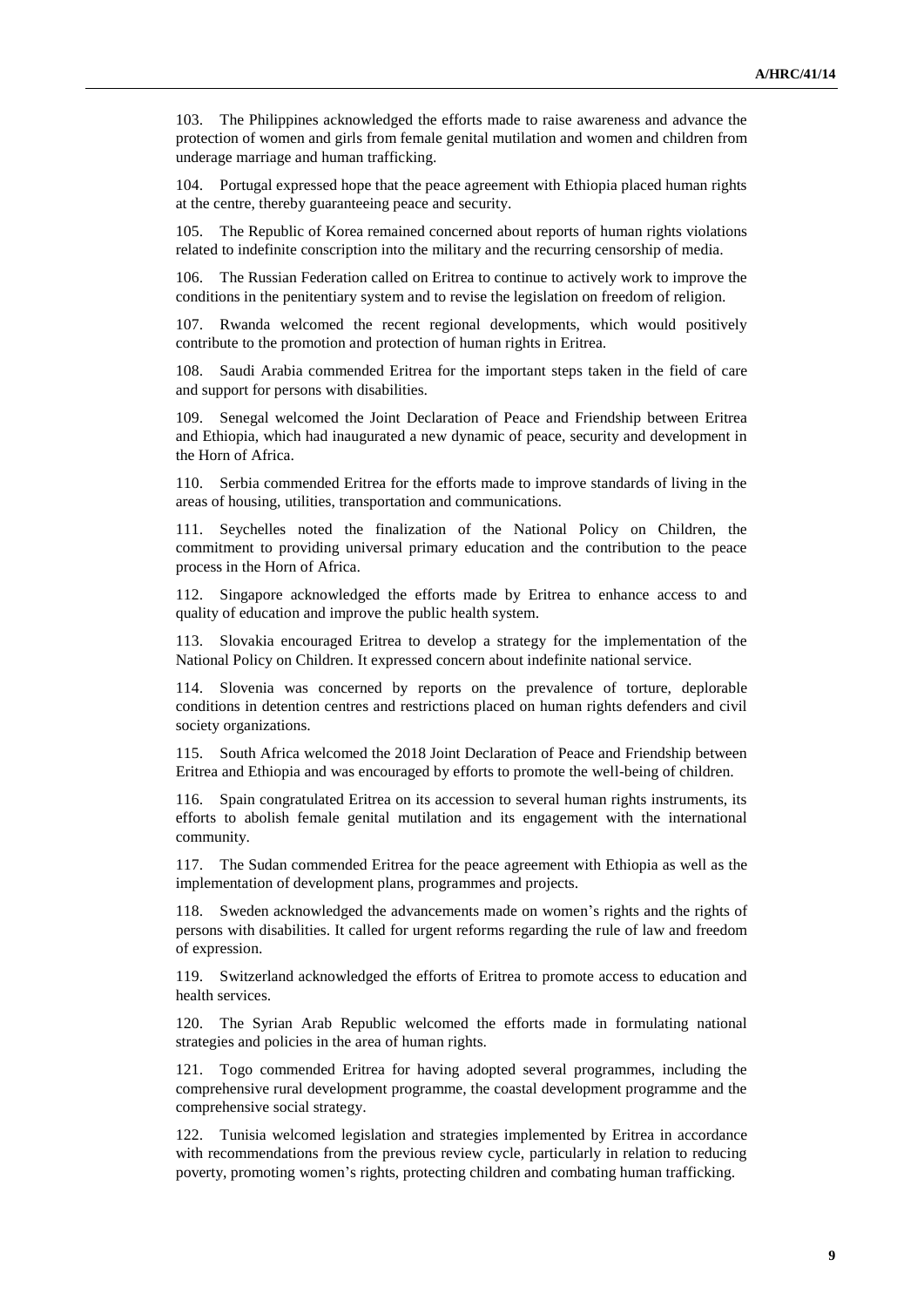123. Turkey congratulated Eritrea on its efforts in the areas of education, women's rights and, in particular, the eradication of female genital mutilation.

124. Ukraine welcomed the increased engagement of Eritrea with the international community and its policies on children and women, although regretted the lack of cooperation with special rapporteurs.

125. The United Kingdom urged Eritrea to cooperate with the Special Rapporteur on the situation of human rights in Eritrea and reform national service given regional political progress.

126. The United States congratulated Eritrea on its pursuit of peace with its neighbours. It urged Eritrea to engage with the Special Rapporteur on the situation of human rights in Eritrea.

127. Uruguay congratulated Eritrea on measures taken to implement the ban on female genital mutilation, as well as its accession to the Convention against Torture.

128. The delegation of Eritrea stated that there were children who supported or participated in the agricultural activities of their respective families, such as herding livestock, but that child labour did not exist in Eritrea. Inspections and monitoring were rigorously conducted by the Ministry of Labour and Human Welfare.

129. Due to limited institutional and resource capacities, only the Central Region had a juvenile detention centre. In some facilities, juveniles were incarcerated with adults, but they were separated in their daily activities and dormitories.

130. The delegation stated that Eritrea was committed to implementing supported recommendations from the review.

### **II. Conclusions and/or recommendations**

131. **The following recommendations will be examined by Eritrea, which will provide responses in due time, but no later than the forty-first session of the Human Rights Council:**

131.1 **Accede to the international legal human rights instruments to which it is not yet a party (Mali);**

131.2 **Sign and ratify the Optional Protocol to the Convention against Torture and Other Cruel, Inhuman or Degrading Treatment or Punishment (Portugal);**

131.3 **Sign and ratify the Convention on the Rights of Persons with Disabilities (Portugal);**

131.4 **Sign and ratify the first Optional Protocol to the International Covenant on Civil and Political Rights (Portugal);**

131.5 **Sign and ratify the Second Optional Protocol to the International Covenant on Civil and Political Rights, aiming at the abolition of the death penalty (Portugal);**

131.6 **Sign and ratify the Optional Protocol to the International Covenant on Economic, Social and Cultural Rights (Portugal);**

131.7 **Sign and ratify the International Convention for the Protection of All Persons from Enforced Disappearance, as previously recommended (Portugal);**

131.8 **Ratify the International Convention for the Protection of All Persons from Enforced Disappearance (Armenia);**

131.9 **Ratify the Convention on the Rights of Persons with Disabilities and the Optional Protocol to the Convention on the Elimination of All Forms of Discrimination against Women (Burundi);**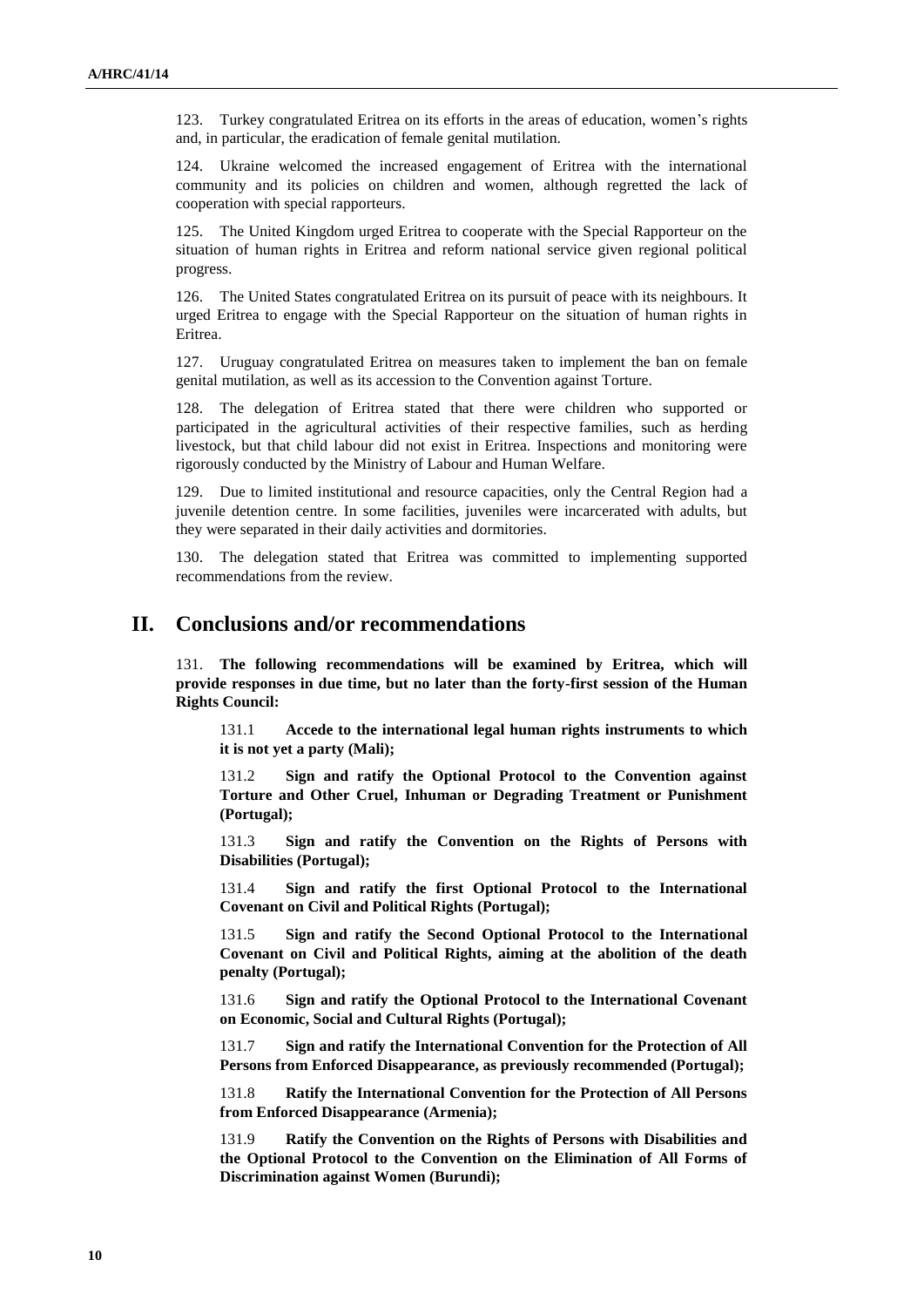131.10 **Ratify the Convention on the Rights of Persons with Disabilities and the International Convention for the Protection of All Persons from Enforced Disappearance (Chile);**

131.11 **Ratify the Convention on the Rights of Persons with Disabilities (Hungary);**

131.12 **Ratify the Optional Protocol to the Convention against Torture and Other Cruel, Inhuman or Degrading Treatment or Punishment (Hungary);**

131.13 **Ratify the Rome Statute of the International Criminal Court (Hungary);**

131.14 **Implement measures to comply with the provisions of the Convention against Torture and consider acceding to the International Convention for the Protection of all Persons from Enforced Disappearance, as well as accepting the competence of its committee to receive and consider communications (Uruguay);**

131.15 **Put an end to enforced disappearance and ratify the International Convention for the Protection of All Persons from Enforced Disappearance (France);**

131.16 **Ratify the Convention on the Rights of Persons with Disabilities (Togo);**

131.17 **Ratify the Convention on the Rights of Persons with Disabilities and the first and second Optional Protocols to the International Covenant on Civil and Political Rights (Spain);**

131.18 **Implement measures to abolish the death penalty and consider ratifying the Second Optional Protocol to the International Covenant on Civil and Political Rights aiming at the abolition of the death penalty, as previously recommended (Uruguay);**

131.19 **Formally abolish the death penalty and accede to the Second Optional Protocol to the International Covenant on Civil and Political Rights aiming at the abolition of the death penalty (Australia);**

131.20 **Formally abolish the death penalty and ratify the Second Optional Protocol to the International Covenant on Civil and Political Rights aiming at the abolition of the death penalty (Rwanda);**

131.21 **Ratify the Second Optional Protocol to the International Covenant on Civil and Political Rights, aiming at the abolition of the death penalty (Montenegro);**

131.22 **Sign and ratify the Second Optional Protocol to the International Covenant on Civil and Political Rights, aiming at the abolition of the death penalty (Luxembourg);**

131.23 **Ratify the Convention on the Prevention and Punishment of the Crime of Genocide (Ukraine);**

131.24 **Ratify the International Convention for the Protection of all Persons from Enforced Disappearance (Ukraine);**

131.25 **Ratify the Convention on the Rights of Persons with Disabilities (Ukraine);**

131.26 **Ratify the Optional Protocol to the Convention on the Elimination of all Forms of Discrimination against Women (Ukraine);**

131.27 **Consider acceding to the international human rights instruments to which it is not yet a party, including, among others, the International Convention on the Protection of the Rights of All Migrant Workers and Members of Their Families and the Convention on the Prevention and Punishment of the Crime of Genocide (Honduras);**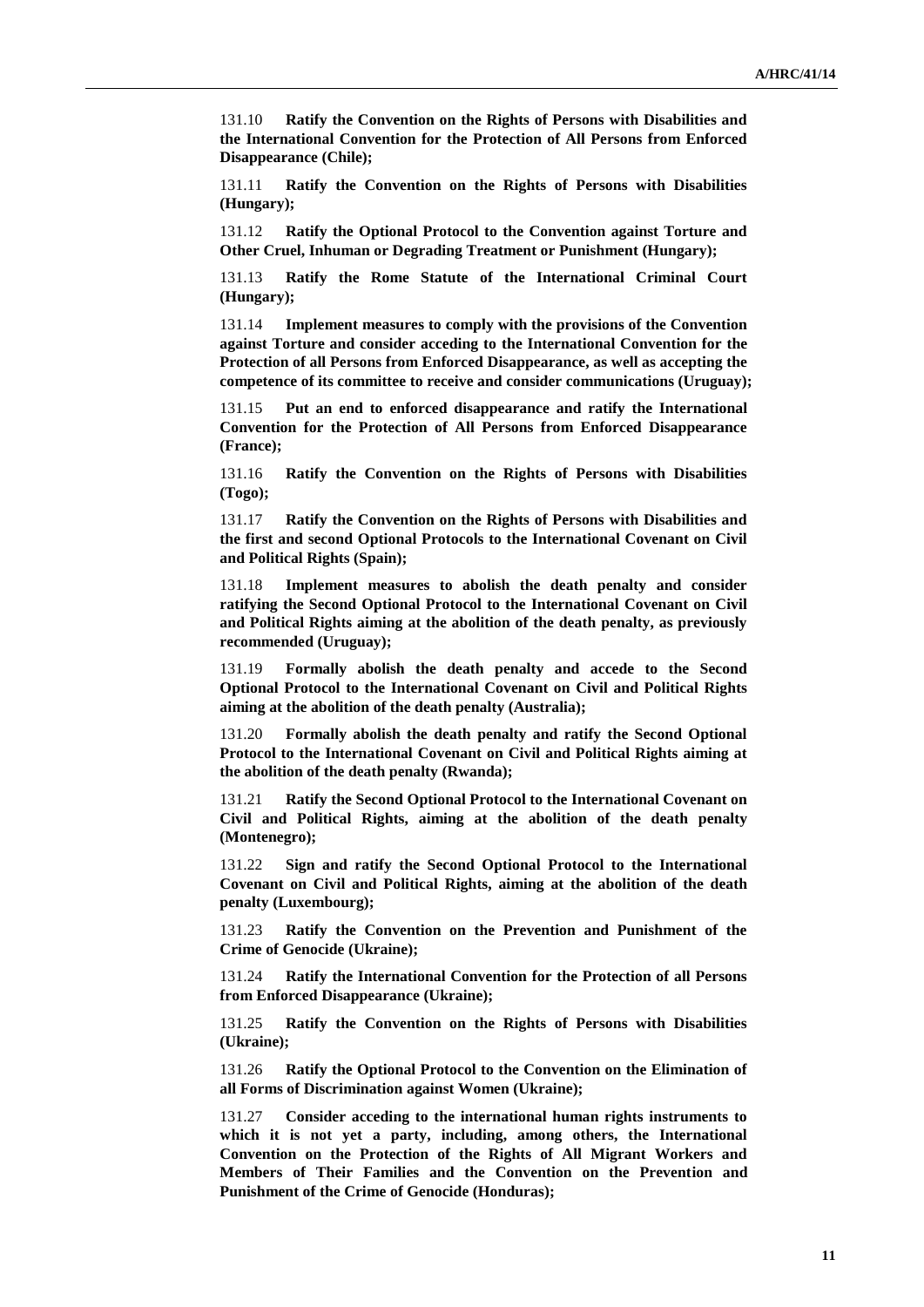131.28 **Ratify the Convention on the Prevention and Punishment of the Crime of Genocide and the International Convention for the Protection of All Persons from Enforced Disappearance (Senegal);**

131.29 **Ratify the Convention on the Prevention and Punishment of the Crime of Genocide (Armenia);**

131.30 **Ratify the Convention on the Prevention and Punishment of the Crime of Genocide (Rwanda);**

131.31 **Join the Code of Conduct regarding Security Council action against genocide, crimes against humanity and war crimes, as elaborated by the Accountability, Coherence and Transparency Group (Liechtenstein);**

131.32 **Ratify the Rome Statute of the International Criminal Court (Austria);**

131.33 **Ratify and fully implement the Rome Statute of the International Criminal Court (Australia);**

131.34 **Ratify the Rome Statute of the International Criminal Court and fully align its legislation with all its obligations under the Rome Statute, including incorporating the Rome Statute definition of crimes and general principles, as well as adopting provisions enabling cooperation with the Court (Latvia);**

131.35 **Ratify the Rome Statute of the International Criminal Court, in its 2010 version including the Amendments to the Rome Statute of the International Criminal Court on the crime of aggression (Kampala amendments) (Liechtenstein);**

131.36 **Withdraw the reservations made to the Convention against Torture (Chile);**

131.37 **Ratify the Optional Protocol to the Convention against Torture and Other Cruel, Inhuman or Degrading Treatment or Punishment (Denmark);**

131.38 **Ratify the Optional Protocol to the Convention on the Elimination of All Forms of Discrimination against Women (Denmark);**

131.39 **Undertake the necessary studies with a view to ratifying the Optional Protocol to Convention on the Elimination of All Forms of Discrimination against Women (Plurinational State of Bolivia);**

131.40 **Undertake the necessary studies with a view to ratifying the International Convention on the Protection of the Rights of All Migrant Workers and Members of their Families (Plurinational State of Bolivia);**

131.41 **Ratify the Worst Forms of Child Labour Convention, 1999 (No. 182), of the International Labour Organization (ILO) (Kenya);**

131.42 **Ratify the Optional Protocol to the Convention on the Rights of the Child on a communications procedure (Slovakia);**

131.43 **Ratify the Hague Convention on Protection of Children and Cooperation in respect of Intercountry adoption (Togo);**

131.44 **As a new member of the Human Rights Council, cooperate with all the mechanisms of the Council, including by inviting special procedures for country visits (Switzerland);**

131.45 **Deepen cooperation with international human rights mechanisms, in particular with the special procedures of the Human Rights Council (Chile);**

131.46 **Cooperate with all special procedures mandate holders of the United Nations, namely with the Special Rapporteur on the situation of human rights in Eritrea (Spain);**

131.47 **Continue cooperating with mandate holders (Senegal);**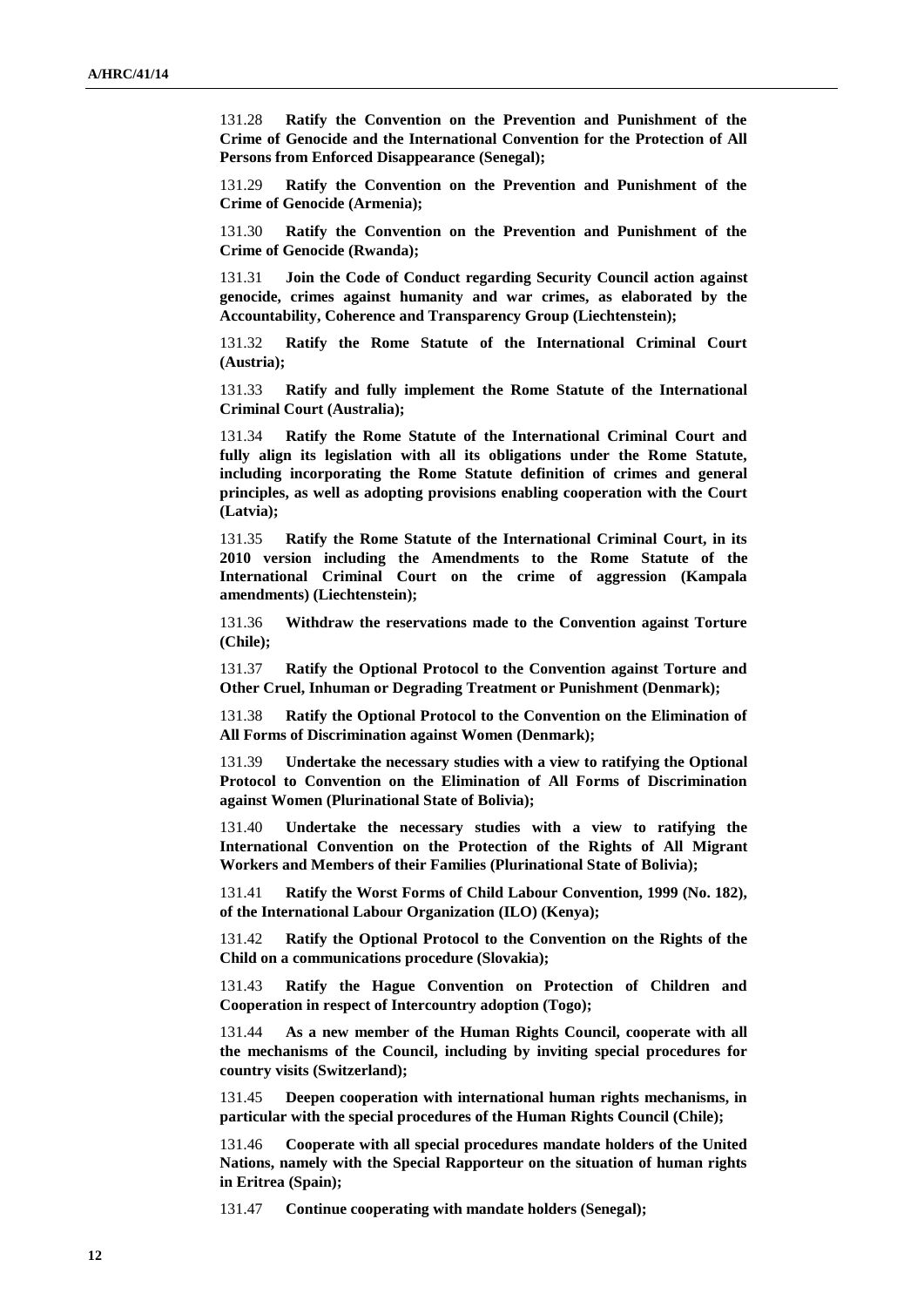131.48 **Cooperate with the international community, including the Office of the United Nations High Commissioner for Human Rights (OHCHR) and United Nations special procedures mandate holders, in efforts to verify, promote and protect human rights (Norway);**

131.49 **Continue and intensify its cooperation with the Office of the United Nations High Commissioner for Human Rights (Switzerland);**

131.50 **Cooperate fully with OHCHR and extend a standing invitation to special procedures mandate holders, including the Special Rapporteur on the situation of human rights in Eritrea (Croatia);**

131.51 **Continue reinforcing its cooperation with the Office of the United Nations High Commissioner for Human Rights (Turkey);**

131.52 **Expand its engagement with the international and regional human rights organizations, bodies and special procedures (Hungary);**

131.53 **Consider accepting visit requests from special procedures mandate holders (Honduras);**

131.54 **Accept requests for visits by the Special Rapporteur on torture and other cruel, inhuman or degrading treatment or punishment, as well as by the Special Rapporteur on extrajudicial, summary or arbitrary executions, as previously recommended (Uruguay);**

131.55 **Extend a standing invitation to the Special Rapporteur on the situation of human rights in Eritrea and to all special procedures, and cooperate fully with OHCHR (Germany);**

131.56 **Fully cooperate with the Human Rights Council, including by inviting the Special Rapporteur to conduct a country visit (Republic of Korea);**

131.57 **Allow full, free and unimpeded access of United Nations human rights mandate holders (Greece);**

131.58 **Invite the Special Rapporteur on torture and other cruel, inhuman or degrading treatment or punishment for the country visit, ratify the Optional Protocol to the Convention against Torture and Other Cruel, Inhuman or Degrading Treatment or Punishment and establish an independent national preventive mechanism (Czechia);**

131.59 **Implement the Convention against Torture, ratified in 2014, also by considering recognizing the competence of the Committee against Torture (Italy);**

131.60 **Support recommendations on cooperation with the Special Rapporteur on the situation of human rights in Eritrea and with other special procedures mandate holders (Zambia);**

131.61 **Enhance its cooperation with the United Nations human rights mechanisms, including the Special Rapporteur on the situation of human rights in Eritrea (Belgium);**

131.62 **Cooperate fully with the Human Rights Council Special Rapporteur on the situation of human rights in Eritrea (Hungary);**

131.63 **Cooperate with human rights mechanisms, including the Special Rapporteur on the situation of human rights in Eritrea (Botswana);**

131.64 **Enhance cooperation with the United Nations human rights mechanisms (Kenya);**

131.65 **Fully cooperate with special procedures mandate holders, notably with the Special Rapporteur on the situation of human rights in Eritrea (France);**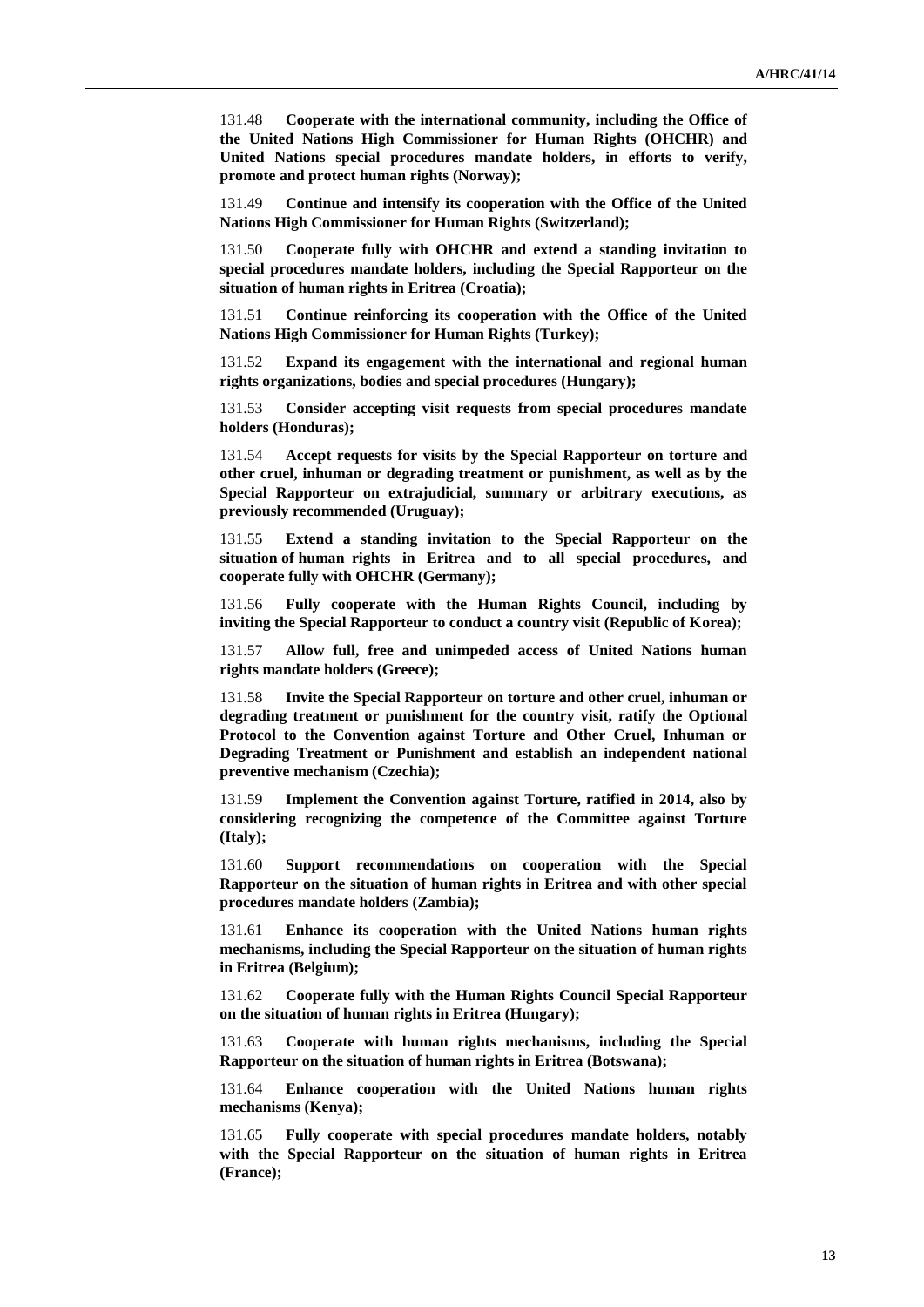131.66 **Fully cooperate with international human rights mechanisms, including by responding positively to requests for visits and information from United Nations special procedures mandate holders, in line with Human Rights Council membership responsibilities (Ireland);**

131.67 **Improve cooperation with special procedures mandate holders of the Human Rights Council by responding positively to pending visit requests, and eventually consider the extension of a standing invitation to all special procedures mandate holders (Latvia);**

131.68 **Allow the Special Rapporteur on the situation of human rights in Eritrea access to the country and provide all the conditions for a country visit, as previously recommended (Portugal);**

131.69 **Grant access to the Special Rapporteur on the situation of human rights in Eritrea (Austria);**

131.70 **Grant access and cooperate fully with the Special Rapporteur on the situation of human rights in Eritrea (Estonia);**

131.71 **Cooperate with the new Human Rights Council Special Rapporteur on the situation of human rights in Eritrea and allow her access to the country (Italy);**

131.72 **Cooperate with the Special Rapporteur on the situation of human rights in Eritrea, including by granting access (Latvia);**

131.73 **Authorize the new Special Rapporteur to visit Eritrea (Canada);**

131.74 **Intensify its engagement with neighbouring countries so as to contribute to fostering peace and stability in the Horn of Africa (Mozambique);**

131.75 **Continue to support the prospects for peace and cooperation between Eritrea, Ethiopia and the Horn of Africa (Oman);**

131.76 **Continue efforts towards the promotion and protection of human rights (Senegal);**

131.77 **Continue efforts to promote the institutional infrastructure related to human rights (Egypt);**

131.78 **Continue the reform of its national legal framework for ensuring its compliance with the provisions of the international and regional human rights instruments (Afghanistan);**

131.79 **Continue to strengthen legal and institutional tools to enhance the promotion and protection of human rights (Pakistan);**

131.80 **Adopt specific policies and measures to strengthen democracy and the rule of law allowing State institutions to function properly and the enjoyment by citizens of their rights, in accordance with articles 2 and 3 of the International Covenant on Civil and Political Rights (Angola);**

131.81 **Restore parliamentary democracy and organize periodic and genuine multiparty elections, in accordance with international democratic standards, and invite the international organizations to observe the elections (Czechia);**

131.82 **Ensure the separation of powers between the legislature, the executive and the judiciary to strengthen the protection of and respect for human rights, justice and accountability (Botswana);**

131.83 **Ensure the separation of powers between the legislature, the executive and the judiciary (Iceland);**

131.84 **Exert efforts aimed at achieving the principle of separation of powers between the legislative, executive and judiciary (Iraq);**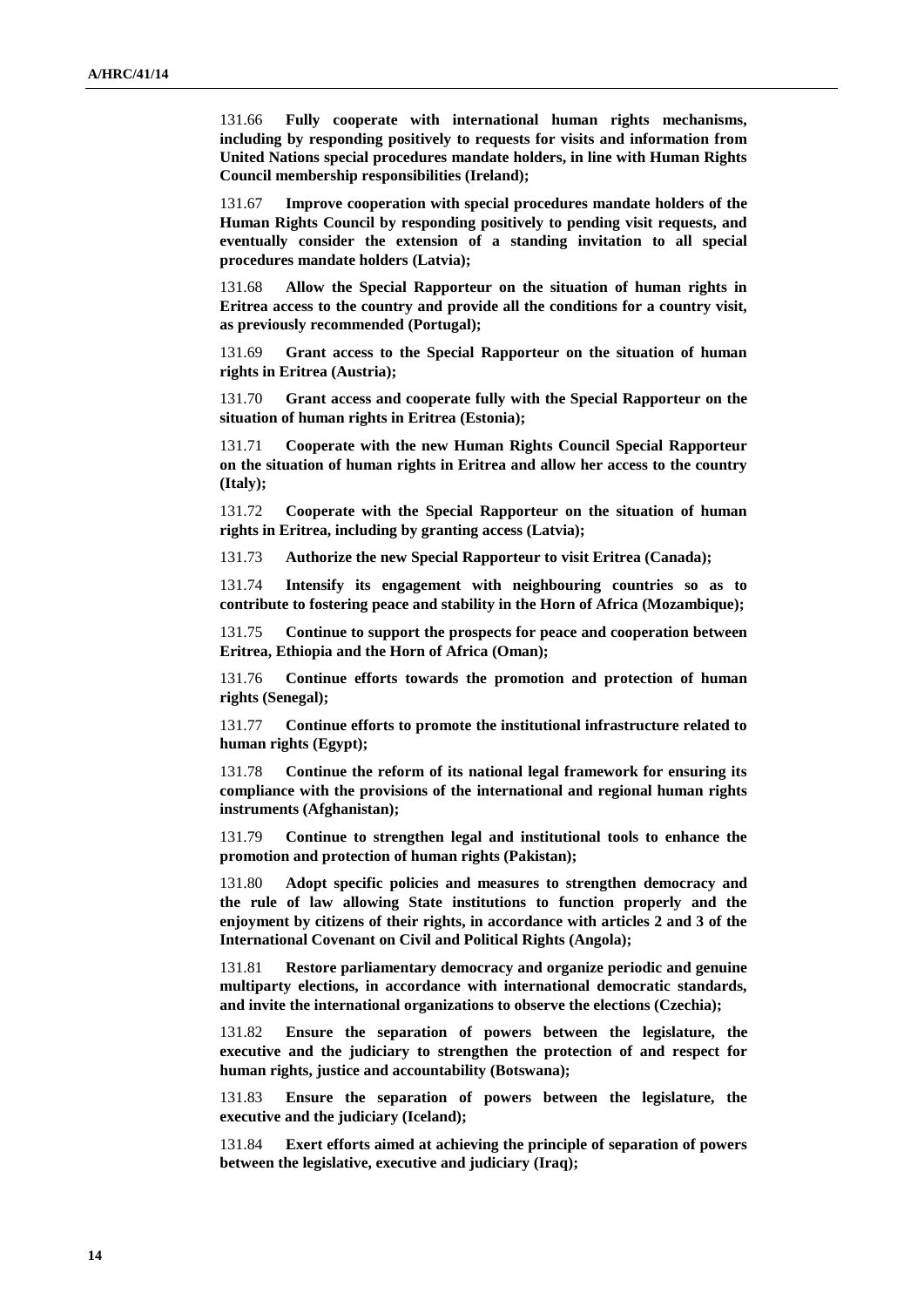131.85 **Implement the recommendations of the Commission of Inquiry's 2016 report, including implementing the 1997 Constitution to allow its citizens safe and full freedom of expression (Australia);**

131.86 **Continue implementing the 1997 Constitution (Kenya);**

131.87 **Implement the 1997 Constitution, or alternatively step up the drafting of a new constitution in an inclusive way, and hold free and fair elections with international monitoring without delay (Germany);**

131.88 **Begin an inclusive and transparent process with a view to adopting and implementing a new constitution (Switzerland);**

131.89 **Finalize the drafting of the new constitution (Georgia);**

131.90 **Continue to expedite the drafting of a new constitution that contains provisions to fully promote and protect human rights (South Africa);**

131.91 **Ensure the centrality of economic, social and cultural rights in the new constitution (South Africa);**

131.92 **Urgently establish and implement a constitution, guaranteeing universally recognized human rights for all Eritrean citizens (Sweden);**

131.93 **Take the necessary measures to harmonize national legislation with the main international legal instruments ratified by the State (Angola);**

131.94 **Harmonize the implementation of the national family law with the Convention on the Elimination of All Forms of Discrimination against Women (Ukraine);**

131.95 **Reform the Penal Code to bring it into compliance with international human rights law (Estonia);**

131.96 **Further strengthen the governance structure, in particular at the grass-roots level (Pakistan);**

131.97 **Set up a national mechanism on implementation, reporting and follow-up, covering accepted universal periodic review recommendations (Haiti);**

131.98 **Establish a national human rights institution in accordance with the principles relating to the status of national institutions for the promotion and protection of human rights (the Paris Principles) (Chile);**

131.99 **Strengthen efforts to establish a national human rights institution in compliance with the Paris Principles (Iraq);**

131.100 **Set up a national human rights institution based on the Paris Principles as part of a new constitutional dispensation (South Africa);**

131.101 **Intensify efforts to establish a national human rights institution in accordance with the Paris Principles (Indonesia);**

131.102 **Establish a national human rights institution that is in line with the Paris Principles in a timely manner (Seychelles);**

131.103 **Establish an independent national human rights institution, in full compliance with the Paris principles and properly staffed and funded (Togo);**

131.104 **Establish a national human rights institution in full compliance with the Paris Principles (Ukraine);**

131.105 **Continue efforts to promote national mechanisms for monitoring the protection of children's rights (Kuwait);**

131.106 **Take stringent measures to combat human trafficking and protect women's rights (Kuwait);**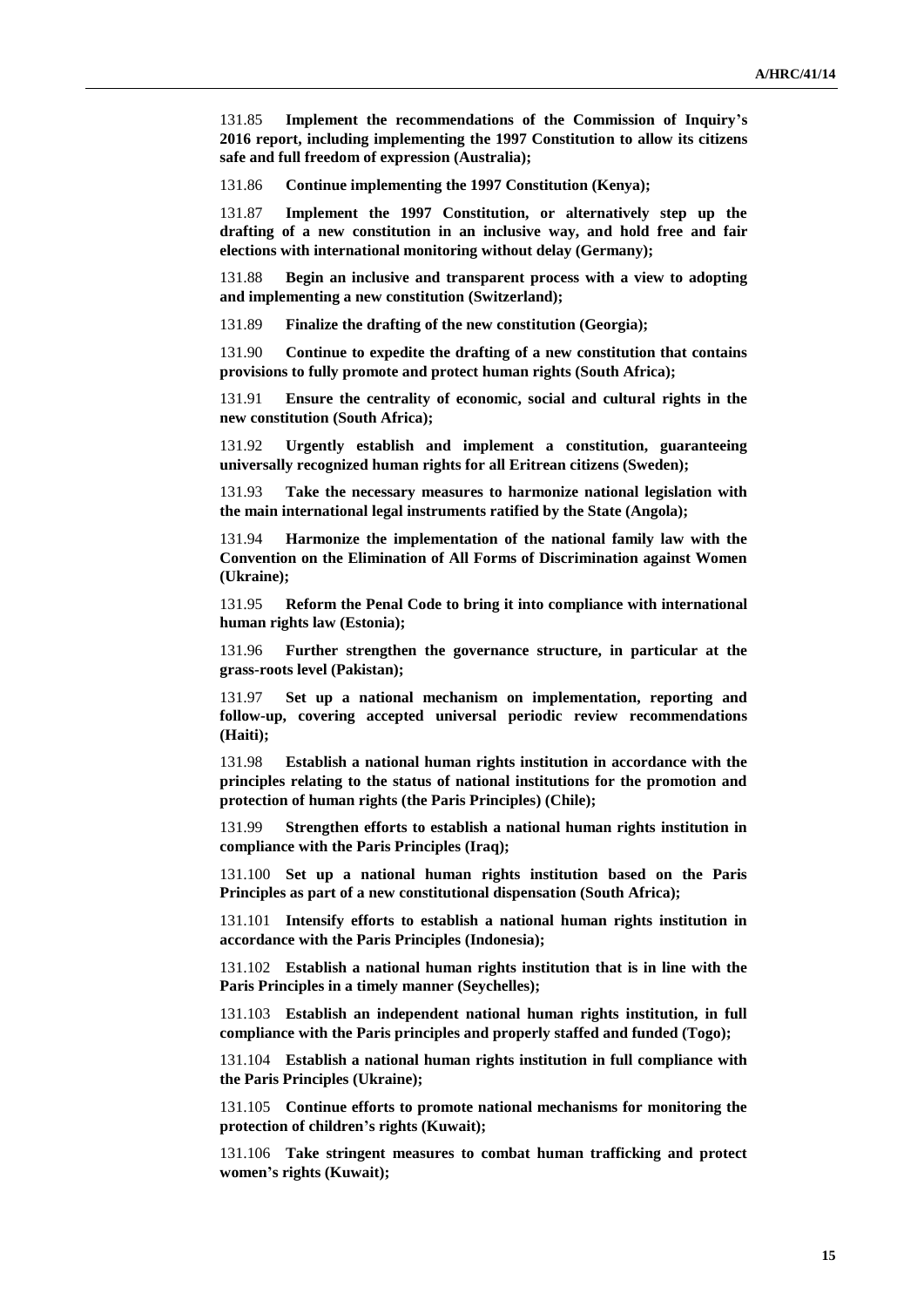131.107 **Promote national mechanisms for advancing the empowerment of women (Kuwait);**

131.108 **Introduce legislation that prohibits the use of forced labour, enforces reasonable time limits for national service and provides options for conscientious objection (Australia);**

131.109 **Set out and implement a clear, time-bound plan, as referenced in paragraph 14 of Eritrea's universal periodic review submission, on reform of national service, with updates every six months (United Kingdom of Great Britain and Northern Ireland);**

131.110 **Establish provisions for conscientious objection to military service and bring an end to indefinite, involuntary conscription for national service (Germany);**

131.111 **Allow civil service for conscientious objectors (Luxembourg);**

131.112 **End the practice of indefinite compulsory national service and ensure the compliance of the conditions of national service with the ILO Abolition of Forced Labour Convention, 1957 (No. 105) (Austria);**

131.113 **End indefinite national service, a system that equates to forced labour (Canada);**

131.114 **Take the necessary steps to end indefinite national service and begin a phased demobilization for those who have served for more than the statutory 18 months (Netherlands);**

131.115 **End the practice of national service beyond the statutory 18 months and begin a phased demobilization (Norway);**

131.116 **Limit the duration of compulsory national service, prioritizing the protection of the rights and security of women and girls in this context (Republic of Korea);**

131.117 **Put an end to the indefinite national service, which is no longer justified since the normalization of relations with Ethiopia (France);**

131.118 **Limit the duration of mandatory national service to 18 months, suspending indefinite national service (Costa Rica);**

131.119 **Limit the duration of compulsory national service to 18 months, as stipulated in law (Slovakia);**

131.120 **Adhere to the proclamation that limits national service to 18 months, facilitate free enterprise and job creation to bring more employment opportunities outside of national service, and allow conscientious objection to military elements of national service (United States of America);**

131.121 **Limit the duration of compulsory national service to 18 months, as stipulated in national law, and respect the minimum age for compulsory military training, set at 18 years (Italy);**

131.122 **Recognize the right to conscientious objection to military service in law and practice, end the practice of indefinite national service and allow substitute service for conscientious objectors (Croatia);**

131.123 **Prevent the recruitment of children into the military, and release all underage children in military service (Montenegro);**

131.124 **Put an end to the participation of minors in and to the indefinite duration of compulsory military service (Spain);**

131.125 **Consider minimizing the categories of citizens bound to national civil service and strictly adhere to its terms (Ukraine);**

131.126 **Ensure that law enforcement is conducted with full respect for human rights (South Africa);**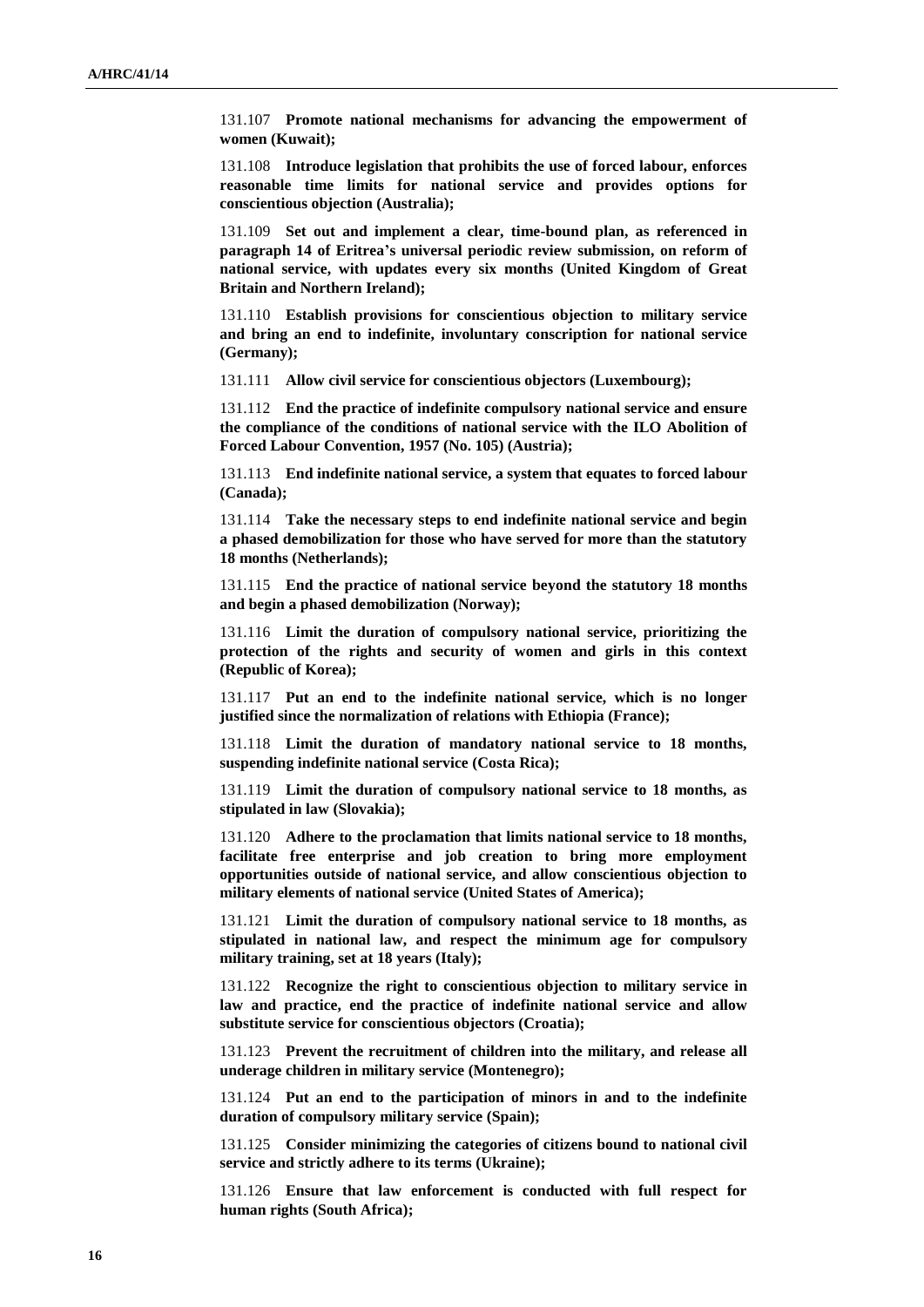131.127 **Take measures to ensure the protection of land and property rights, including those of foreign communities, as well as those of diplomatic and consular missions, pursuant to international standards (Greece);**

131.128 **Strengthen the initiatives to prevent and eradicate all forms of discrimination, particularly against girls, ethnic minorities and nomadic communities (Plurinational State of Bolivia);**

131.129 **Strengthen measures to eliminate stereotypes and harmful practices, including through the adoption of a comprehensive strategy to achieve substantive gender equality (Rwanda);**

131.130 **Continue its endeavour to eliminate all forms of discrimination against children, particularly girls, ethnic minorities and nomadic communities (Islamic Republic of Iran);**

131.131 **Continue its endeavours to eliminate all forms of discrimination against women, girls and children (Myanmar);**

131.132 **Adopt specific measures to prevent and combat some forms of discrimination against girls, ethnic minorities and nomadic communities (Honduras);**

131.133 **Achieve gender parity in all sectors, including in decision-making positions (Pakistan);**

131.134 **Repeal provisions that criminalize homosexuality (Iceland);**

131.135 **Streamline existing macro policies and programmes to make them more inclusive and sustainable (Zimbabwe);**

131.136 **Continue to enhance efforts aimed at sustainable socioeconomic progress for its people (Bolivarian Republic of Venezuela);**

131.137 **Create congenial atmosphere for more engagement of the diaspora in its socioeconomic development (Bangladesh);**

131.138 **Improve the country's tourist infrastructure, particularly in rural areas, in order to generate more income in the tourism sector for the benefit of the population (Haiti);**

131.139 **Continue programmes for rural development and the development of tourism (Sudan);**

131.140 **Develop a national action plan for the implementation of the United Nations Guiding Principles on Business and Human Rights (Norway);**

131.141 **Strengthen social harmony and increase attention towards Eritrean heritage (Sudan);**

131.142 **Undertake steps aiming at the abolition of the death penalty (Armenia);**

131.143 **Abolish the death penalty and reduce the number of offences punishable with the death penalty (France);**

131.144 **Impose a moratorium on executions and abolish the death penalty (Iceland);**

131.145 **Cease persistent and endemic attacks, as well as the use of torture as an integral part of systematic repression against the civilian population (Greece);**

131.146 **Bring an end without delay to the practice of arbitrary arrest, detention and imprisonment by establishing due process of law (Japan);**

131.147 **Put an end to the practice of arbitrary arrest and detention, release or bring before a court all persons detained without a charge and comply with international standards in the treatment of detainees (Austria);**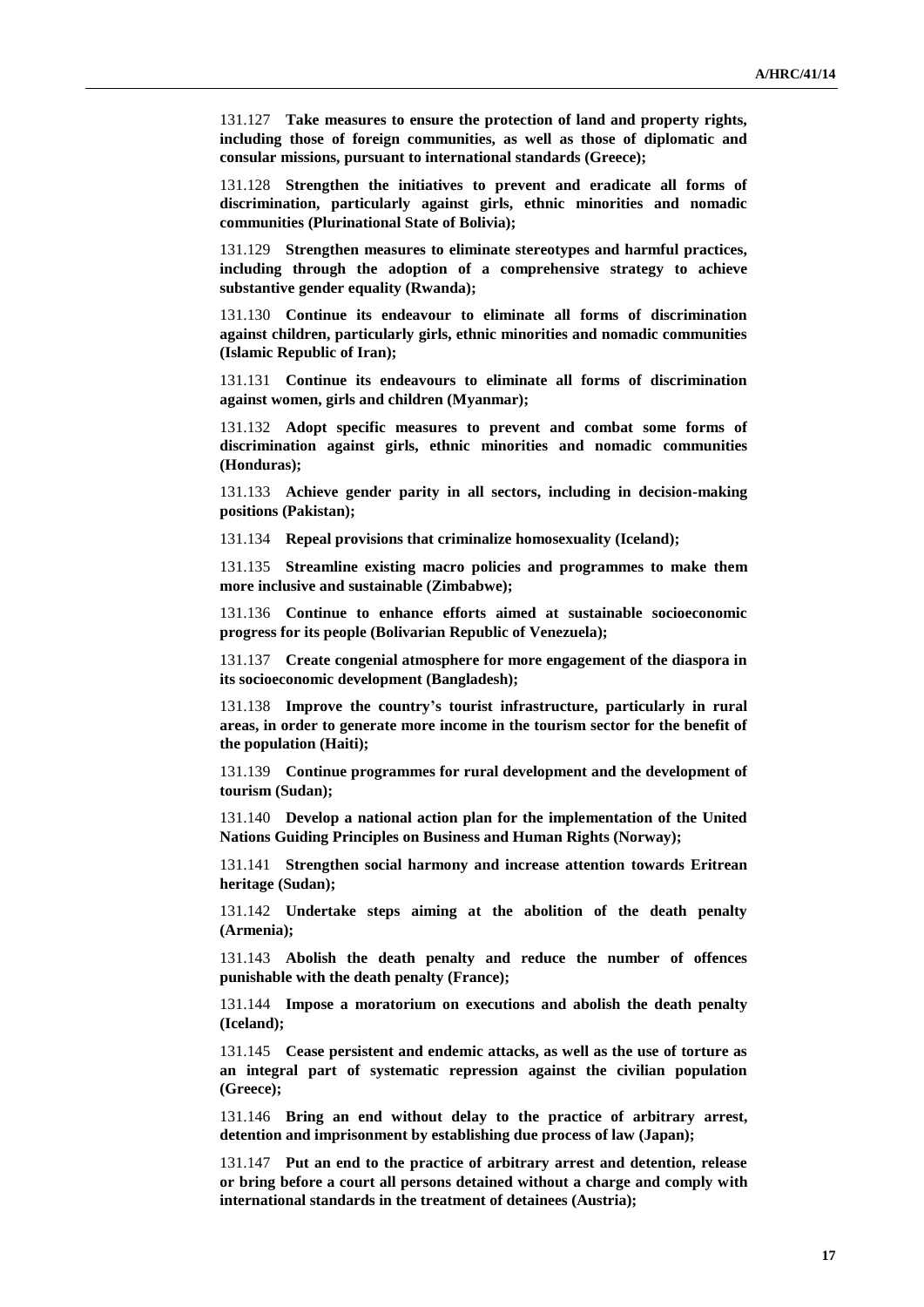131.148 **Put an end to arbitrary detentions and free those detained for their religious beliefs (Spain);**

131.149 **End its practices of arbitrary arrests, indefinite detention, torture and ill-treatment of detainees (Canada);**

131.150 **Put an end to arbitrary arrests and prolonged detention without charge and without trial, notably on political grounds (France);**

131.151 **Put in place measures to ensure that the rights to liberty, security and a fair trial enshrined in the International Covenant on Civil and Political Rights are fully respected with regard to detainees (Seychelles);**

131.152 **Adopt a comprehensive policy and legislation criminalizing violence against women and girls, especially violence against women in the armed forces (Bulgaria);**

131.153 **Adopt a comprehensive strategy to eliminate all harmful practices, including female genital mutilation (Ukraine);**

131.154 **Continue the efforts in fighting against female genital mutilation and child, early and forced marriage (Italy);**

131.155 **Strengthen the enforcement of measures to combat female genital mutilation, early marriage and child labour (Zimbabwe);**

131.156 **Adopt a comprehensive strategy to end female genital mutilation and early and forced marriage (Spain);**

131.157 **Enhance measures to eradicate female genital mutilation and child and forced marriage, investigating and punishing perpetrators of such acts and providing victims with assistance and compensation (Argentina);**

131.158 **Open all places of detention to organizations with expertise in the field, such as the International Committee of the Red Cross (ICRC) (United Kingdom of Great Britain and Northern Ireland);**

131.159 **Continue its efforts aimed at improving the penitentiary system and protection of detainee rights (Georgia);**

131.160 **Protect women in detention from violence, particularly sexual violence, and put them under the supervision of female guards in all places of detention (Zambia);**

131.161 **Put an end to the widespread use of sexual and gender-based violence against women and girls, in particular in detention facilities and in the context of national service and military training, and bring those accused of such crimes to justice (Belgium);**

131.162 **Establish an independent, impartial and transparent judiciary (Estonia);**

131.163 **Strengthen the administration of justice through the implementation of national laws and institutional capacity-building (Ethiopia);**

131.164 **Pursue its actions and initiatives aimed at reinforcing the administration of justice through the implementation of the new national codes, the strengthening of institutional capacities, as well as the bolstering of institutions and functions of governance (Benin);**

131.165 **Release or bring before a court all persons detained without a charge and respect international standards in the treatment of detainees (Sweden);**

131.166 **Ensure due process for all detainees and release those arbitrarily detained for political and religious reasons (United Kingdom of Great Britain and Northern Ireland);**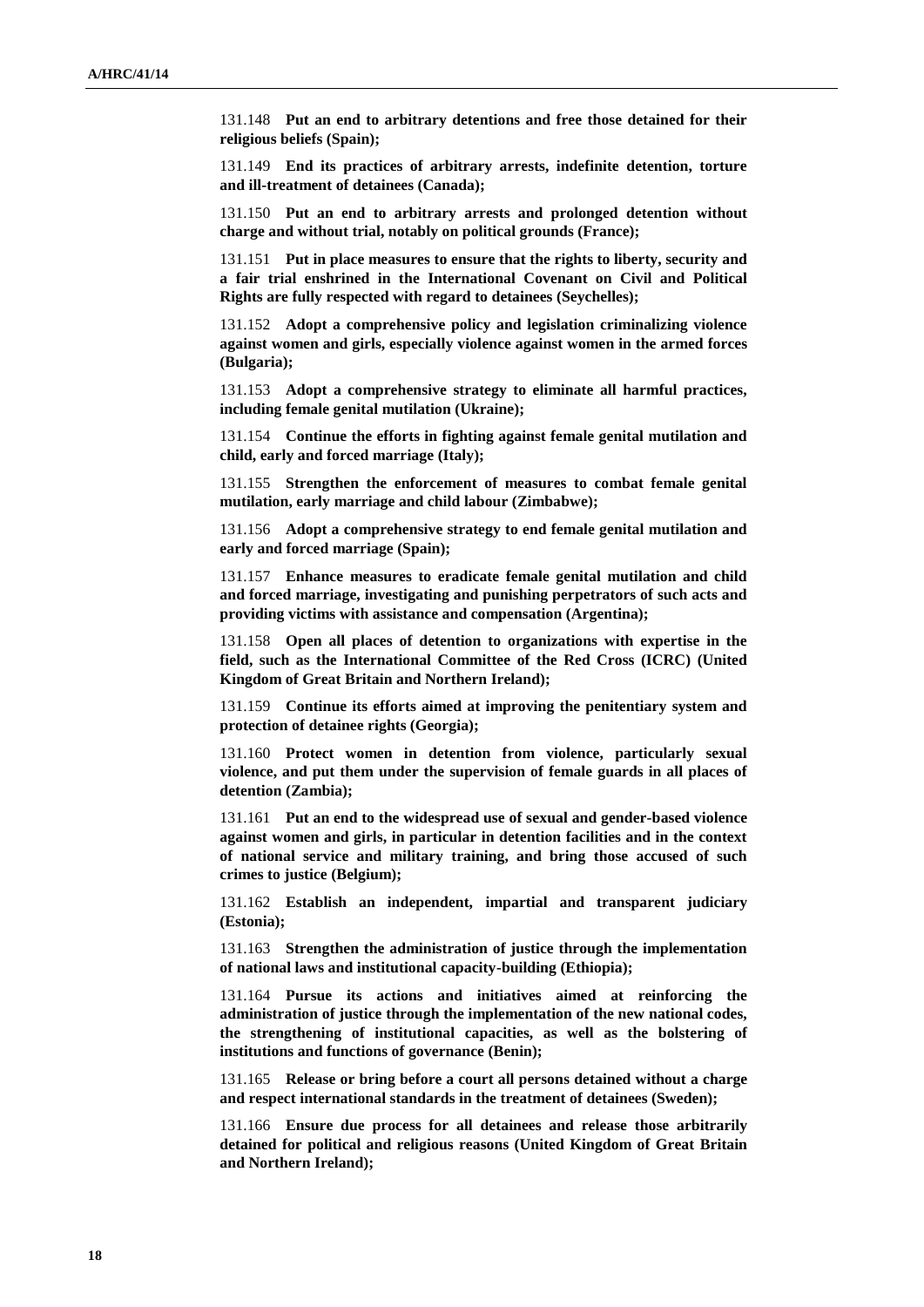131.167 **Release or bring before a court all persons detained without a charge and respect international standards in the treatment of detainees and provide unlimited access to the ICRC to all detention facilities (Germany);**

131.168 **Release or bring before a court all persons detained without a charge (Norway);**

131.169 **Release unconditionally detained persons who have not been brought before a court, and improve conditions of detention and the prison system in general (Luxembourg);**

131.170 **Strengthen efforts to promote and protect the rights of children, including through the introduction of an effective juvenile justice system (Bangladesh);**

131.171 **Establish a child-friendly juvenile justice system in full conformity with the relevant standards, promote alternative measures to the detention of children and, where detention is unavoidable, ensure that detention of children is a measure of last resort and for the shortest possible time (Slovenia);**

131.172 **Establish a child-friendly justice system and ensure that children's detention conditions are in conformity with international standards (Zambia);**

131.173 **Establish a child-friendly juvenile justice system that is in full conformity with relevant international law (Liechtenstein);**

131.174 **Ensure that children aged between 16 and 18 years are not tried as adults and are not placed in detention together with adults (Hungary);**

131.175 **Adopt necessary measures to guarantee the fight against the impunity of those responsible for human rights violations and ensure reparations and assistance for the victims and their families (Argentina);**

131.176 **Ensure accountability for past and persistent human rights violations and crimes, release without delay all persons detained without trial and investigate all allegations of torture and ill-treatment in detention facilities and by the law enforcement agencies (Slovakia);**

131.177 **Improve the administration of the justice system by carrying out judicial and penitentiary reforms in order to ensure compliance with international human rights law (Norway);**

131.178 **Promote religious freedom and harmony (Pakistan);**

131.179 **Continue efforts aimed at respecting freedom of religion and belief (Iraq);**

131.180 **Ensure the full enjoyment of the right to freedom of religion or belief for all citizens in accordance with the Constitution and international obligations (Italy);**

131.181 **Implement constitutional provisions and international obligations that protect the rights to freedom of expression, peaceful assembly, association and religion or belief, and expand opportunities for citizens to participate in their government (United States of America);**

131.182 **Review domestic legal provisions concerning religious groups and strengthen national legislation concerning freedom of religion and belief and ensure its free exercise (Germany);**

131.183 **Repeal administrative measures that restrict the freedom of worship of minority religions (Angola);**

131.184 **Take the necessary measures to improve the protection of religious and faith-based communities and ensure their protection from persecution by ending interference in religious practices and releasing all prisoners detained for their convictions and their religious practices (Canada);**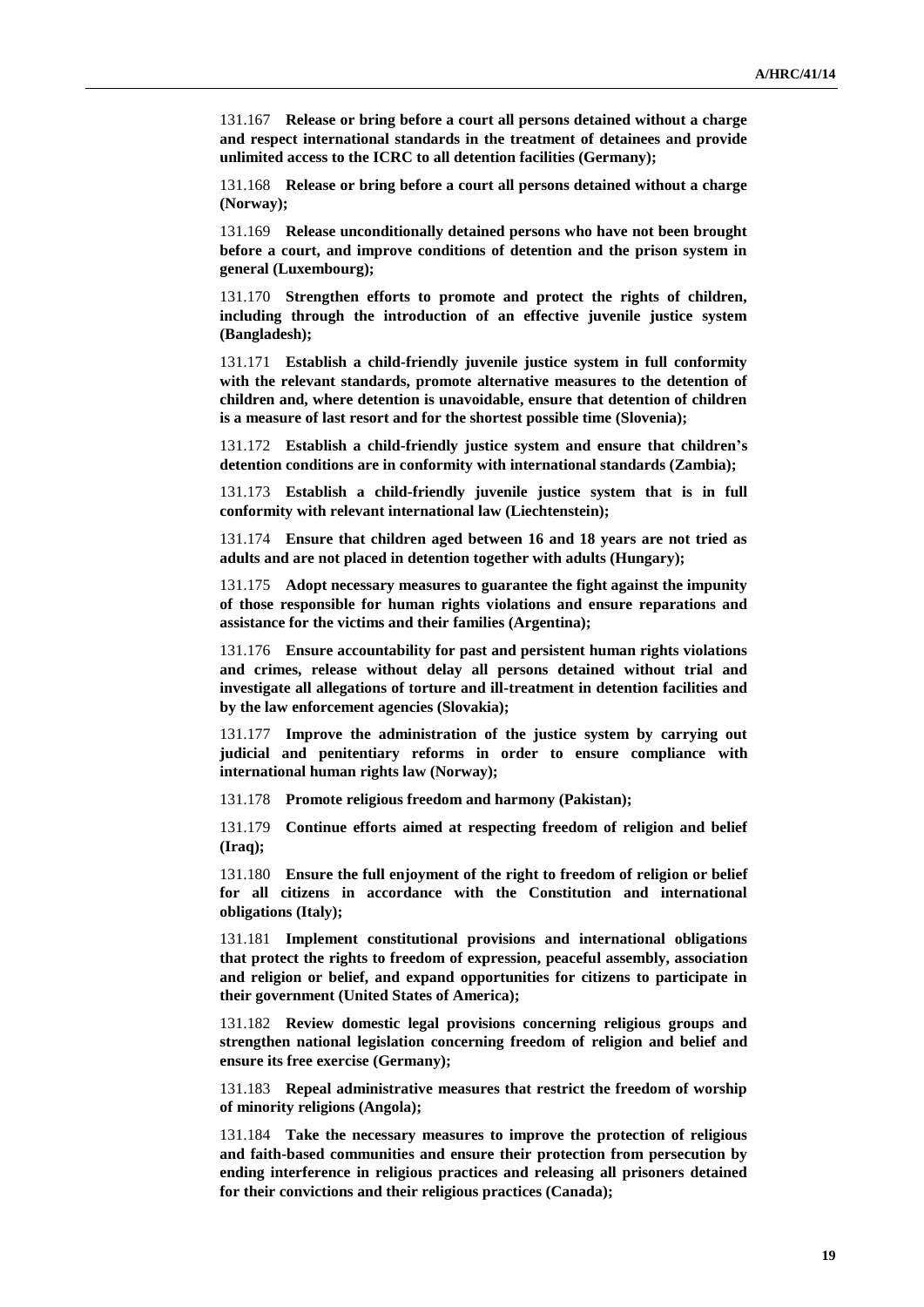131.185 **Protect freedom of expression, peaceful assembly and association, as well as freedom of religion (Luxembourg);**

131.186 **Take concrete measures to ensure full respect for the rights to freedom of expression and opinion, as well as freedom of religion or belief, including as they pertain to the press and other media (Sweden);**

131.187 **Bring the legislation on freedom of expression into compliance with the International Covenant on Civil and Political Rights and enable independent, diverse and pluralistic media (Estonia);**

131.188 **Review and amend legal and procedural barriers that may hinder the enjoyment of the rights of freedom of expression and access to information (Seychelles);**

131.189 **Undertake comprehensive reforms, such as repeal of Press Proclamation No. 90/1996, to allow for an independent media and a safe and enabling environment for journalists and human rights defenders, including by ensuring their protection against arbitrary arrest, harassment and intimidation (Ireland);**

131.190 **Remove severe restrictions placed on the freedom of press, in accordance with article 19 (2) of the Constitution (Republic of Korea);**

131.191 **Allow plurality of the media and genuine freedom of expression (Costa Rica);**

131.192 **Ensure that journalists and human rights defenders can exercise their rights to freedom of expression, opinion and association and that appropriate follow-up is given to cases of intimidation and harassment against them (Belgium);**

131.193 **Adopt all the necessary measures to ensure a safe environment for the exercise of freedom of expression for those who work to promote and protect human rights, including human rights defenders and journalists, and investigate and punish all acts of violence against them (Argentina);**

131.194 **Adopt measures guaranteeing the fundamental freedoms of journalists, civil society organizations and political parties (Spain);**

131.195 **Protect freedom of expression, lift the media censorship, release imprisoned journalists and protect journalists and media workers from unlawful arbitrary detention (Czechia);**

131.196 **Ensure that journalists, human rights defenders and independent civil society organizations operate in a free and safe environment (Greece);**

131.197 **Allow all human rights defenders and civil society organizations to exercise their rights to freedom of expression, opinion and association without threat or harassment (Slovenia);**

131.198 **Release without further delay all journalists detained arbitrarily, allow independent media to resume operation and let foreign media visit the country (Iceland);**

131.199 **Release political prisoners, including journalists and members of religious groups held on account of their beliefs or affiliations, and allow greater transparency in legal proceedings for those arrested (United States of America);**

131.200 **Ensure that women have equal representation in the Government, particularly at high levels of decision-making, in legislative assemblies, in the judiciary and in the civil service (Iceland);**

131.201 **Strive to achieve gender balance in the State administration by increasing the number of women in decision-making institutions (Serbia);**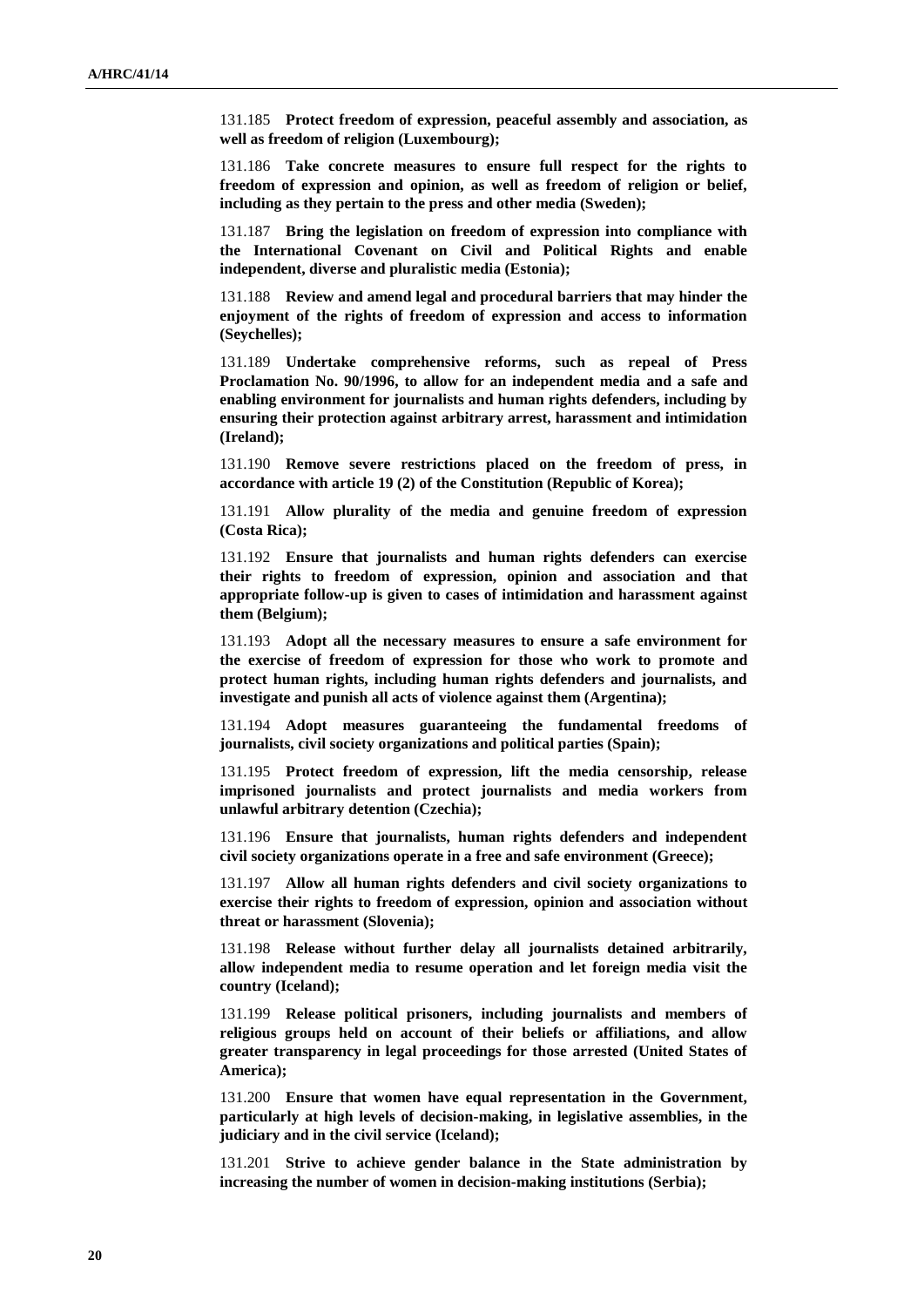131.202 **Intensify the fight against trafficking in human beings, especially children (Serbia);**

131.203 **Strengthen efforts to combat human trafficking, particularly of women and children (Indonesia);**

131.204 **Adopt a law to combat people smuggling and trafficking in human beings (Madagascar);**

131.205 **Strengthen policies on trafficking in persons, by extending special support to women and children (Islamic Republic of Iran);**

131.206 **Further strengthen policies and programmes to combat trafficking in persons, especially women and children (Philippines);**

131.207 **Continue efforts to combat human trafficking (Sudan);**

131.208 **Continue efforts to combat human trafficking (Egypt);**

131.209 **Continue to strengthen efforts to combat trafficking in persons, with a gender perspective and to provide free legal aid and support to women and child victims of trafficking, particularly unaccompanied children (Maldives);**

131.210 **Adopt comprehensive legislation on trafficking in persons, with a gender perspective (Ukraine);**

131.211 **Not relent in its efforts to combat child labour and human trafficking (Nigeria);**

131.212 **Continue to strengthen efforts to eliminate child labour, including addressing its root causes by raising public awareness (Maldives);**

131.213 **Continue the course of political and socioeconomic reforms with a view to expediting improvement of the standard of living and well-being of all citizens (Bulgaria);**

131.214 **Continue to promote economic and social development, implement the 2030 Agenda for Sustainable Development and improve people's standard of life (China);**

131.215 **Continue its efforts to address food shortages and malnutrition in general, and access for women and children to adequate nutrition in particular (Islamic Republic of Iran);**

131.216 **Ensure that all women and children have access to adequate nutrition, including by increasing efforts to address food production shortages, and seek international assistance to that effect (Portugal);**

131.217 **Continue efforts to reduce disparities between regions in terms of access to food, water and health services (Saudi Arabia);**

131.218 **Continue to support efforts to combat poverty and improve the standard of living (Libya);**

131.219 **Continue its efforts to adopt a development policy to combat poverty and enhance human rights (Yemen);**

131.220 **Continue giving priority to actions for the eradication of poverty and child malnutrition, and for achieving food security (Cuba);**

131.221 **Continue to enact laws and regulations aimed at eliminating poverty and child malnutrition (Bahrain);**

131.222 **Proceed with the policy of the right of citizens to access agricultural land (Oman);**

131.223 **Continue to invest in the development of its public health system to increase medical coverage in rural areas (Singapore);**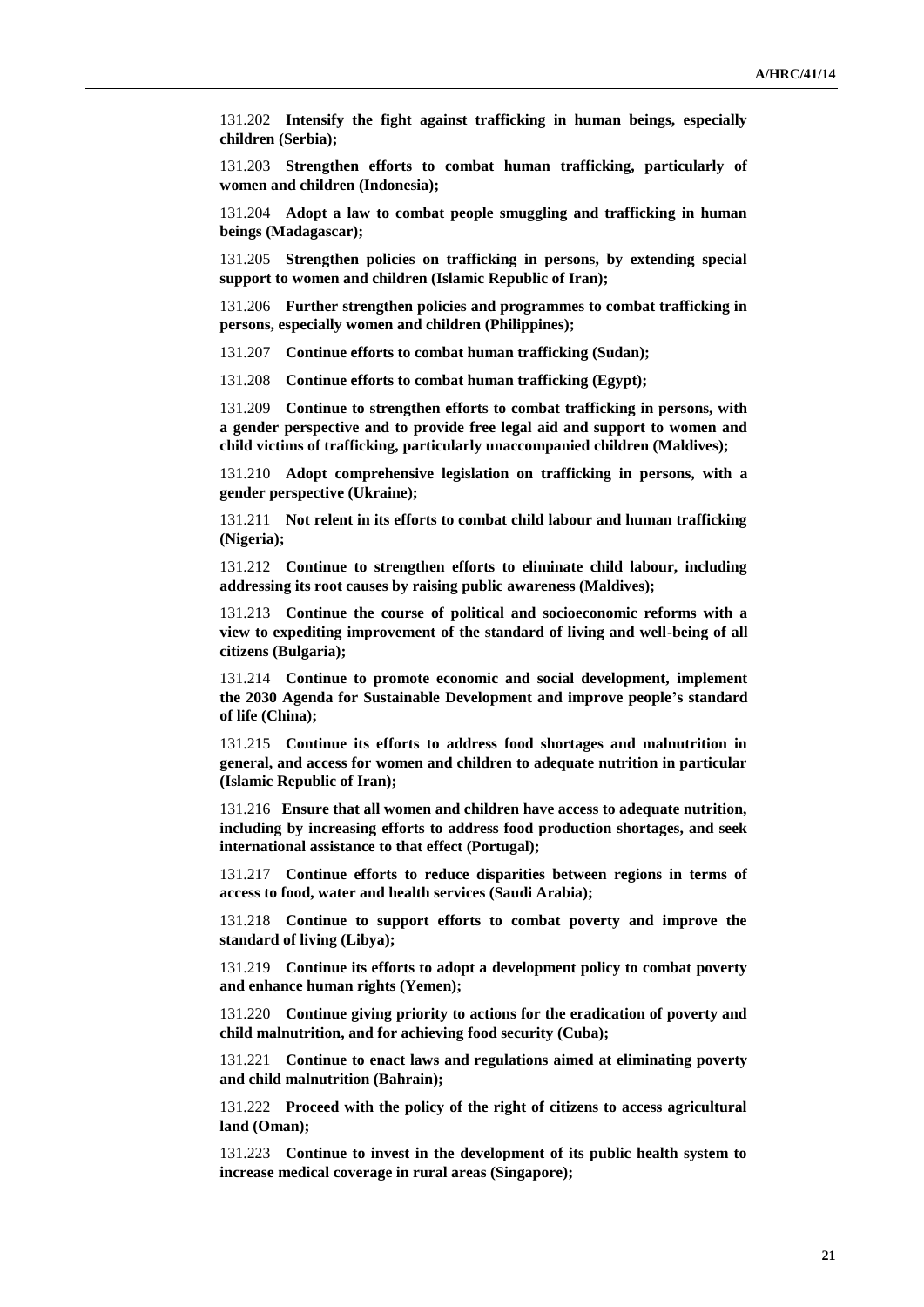131.224 **Ensure access to education and basic health for all its citizens, particularly in rural areas (Pakistan);**

131.225 **Continue to provide quality health care (Bolivarian Republic of Venezuela);**

131.226 **Continue to improve health-care facilities (India);**

131.227 **Continue making efforts to improve access to and quality of healthcare services, particularly in rural areas, including the expansion of literacy programmes (Cuba);**

131.228 **Continue its efforts with relevant policy to prevent and control noncommunicable diseases and engage in experience-sharing in this regard (Democratic People's Republic of Korea);**

131.229 **Revise the Penal Code so that women can access legal, safe and voluntary termination of pregnancy, and guarantee the provision of the respective medical services (Iceland);**

131.230 **Continue to improve access to quality education for all, in particular for vulnerable groups and persons living in remote areas (Bolivarian Republic of Venezuela);**

131.231 **Continue efforts to ensure free compulsory primary education and enhance access to schools and quality education (Indonesia);**

131.232 **Continue efforts to have inclusive and compulsory education (Tunisia);**

131.233 **Redouble efforts and commitment in ensuring access to education for all its citizens (Nigeria);**

131.234 **Increase and strengthen access to education at all levels in rural and underdeveloped areas, particularly for girls and young women (Afghanistan);**

131.235 **Develop a strategy to combat low school enrolment and academic success rates (Algeria);**

131.236 **Address the low rate of enrolment of girls in primary and secondary education (India);**

131.237 **Address the root causes of low rates of enrolment of children and young girls in schools and the problem of school completion (Saudi Arabia);**

131.238 **Consider adopting policies to address the causes of the low rates of enrolment in schools and completion of study, and make elementary education free and compulsory (Syrian Arab Republic);**

131.239 **Combat the root causes of low school enrolment rates, as well as guaranteeing free access to education (Costa Rica);**

131.240 **Further strengthen its efforts to provide full access to education for all children, particularly for girls in rural areas (Democratic People's Republic of Korea);**

131.241 **Continue its inclusive education programmes and policies, and take further measures to create support programmes for girls to be able to pursue higher-level education (Myanmar);**

131.242 **Ensure that nomadic communities' access to educational institutions and quality education is guaranteed and respected (Madagascar);**

131.243 **Further enhance the protection of the rights of women, children and other vulnerable groups, and continue to promote medical and health services, and education (China);**

131.244 **Formalize legislative action to criminalize violence against women and children, especially in the domestic sphere, in educational institutions and**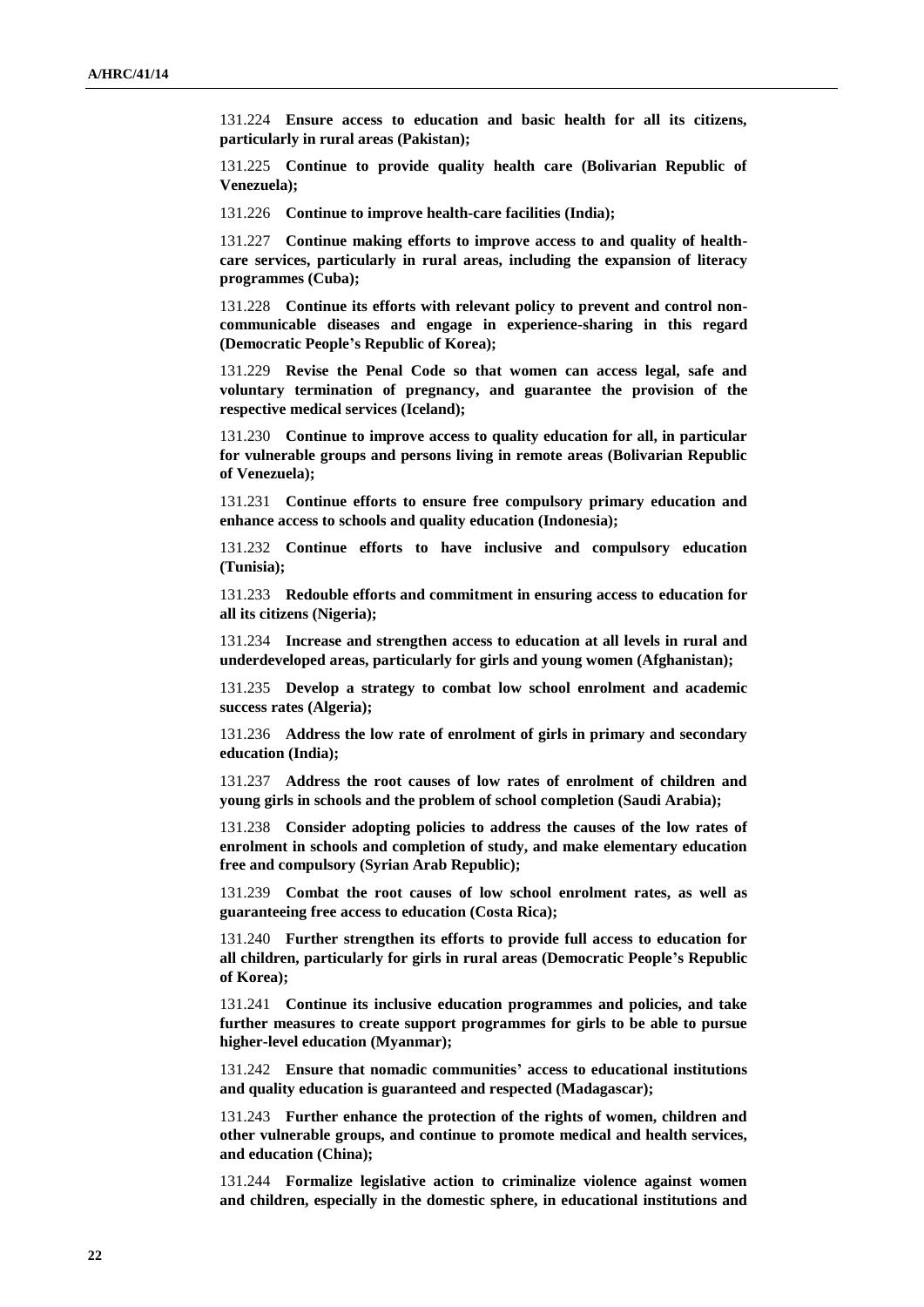**in the context of national service, and make prevention efforts at the national level (Mexico);**

131.245 **Intensify efforts to ensure full respect for the fundamental rights of women and girls (Switzerland);**

131.246 **Effectively criminalize all forms of violence against women, including marital rape (Austria);**

131.247 **Take further measures to prevent violence against women (Japan);**

131.248 **Intensify capacity-building programmes and awareness-raising campaigns at the community level on the elimination of all forms of violence against women and children (Philippines);**

131.249 **Continue efforts to combat violence against women and domestic violence (Tunisia);**

131.250 **Strengthen the National Union of Eritrean Women by granting executive powers and allocating sufficient resources (Costa Rica);**

131.251 **Adopt and apply laws, policies or plans of action at national level to combat all forms of violence against children (Mexico);**

131.252 **Continue efforts to eliminate all forms of discrimination against all children both in law and in practice (Syrian Arab Republic);**

131.253 **Approve and apply laws, national policies or national action plans to address all forms of violence against children (Costa Rica);**

131.254 **Strengthen legislation aimed at protecting children from all forms of abuse and violence (Bahrain);**

131.255 **Support programmes aimed at ensuring the rights of children in the context of education and health care, especially orphans and children belonging to vulnerable groups (Libya);**

131.256 **Continue efforts to protect children's rights and set up appropriate strategies to combat child labour (Tunisia);**

131.257 **Continue efforts to combat marriage of minors (Tunisia);**

131.258 **Adopt an approach to disabilities based on human rights (Algeria);**

131.259 **Enhance access to education for children with disabilities by providing special needs education in more public schools, including those in the rural areas (Singapore);**

131.260 **Review its migration policy in order to guarantee that Eritreans living abroad have the right to return to their country in safety, with dignity and without being penalized (Mexico);**

131.261 **Guarantee that Eritreans are able to return to Eritrea in safety, with dignity and without fear of being penalized for having left Eritrea (Netherlands).**

132. **All conclusions and/or recommendations contained in the present report reflect the position of the submitting State(s) and/or the State under review. They should not be construed as endorsed by the Working Group as a whole.**